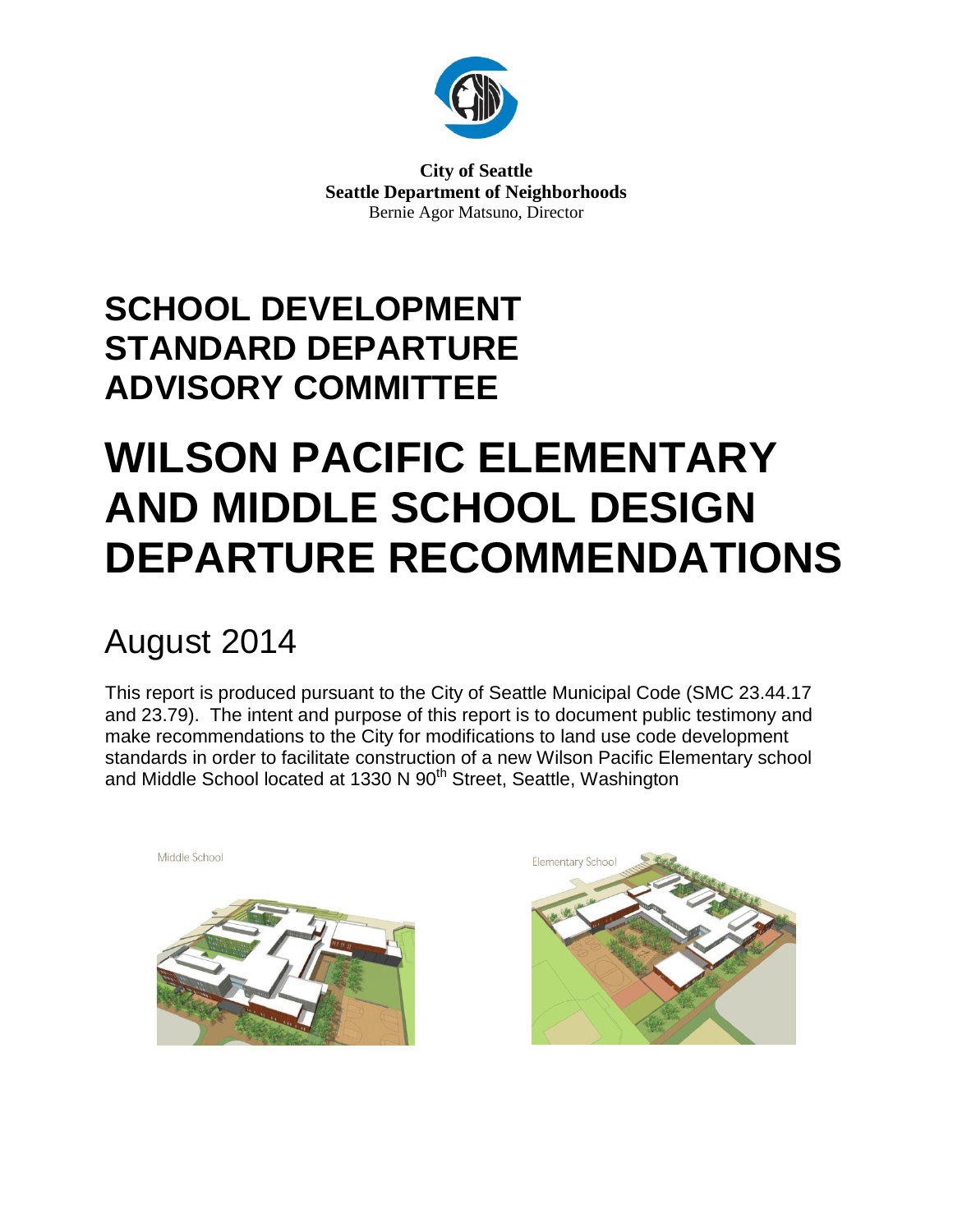## **Wilson Pacific Elementary and Middle Schools Design Departure Advisory Committee Final Report and Recommendations**

### **Section 1. Background**

### **1.1 General Departure Proposals**

On October 3, 2013, the Seattle School District No. 1 submitted a request for departures from certain Seattle Municipal Code Development Standards to accommodate the demolition of the current Wilson Pacific School at 1330 N 90<sup>th</sup> Street, and the construction of two new schools on this site. The Schools would include: 1) a new 139,372 gross square foot, 1000 student middle school with an associated K-8 program, and a new 90,763 gross square foot, 660 student elementary school. .



#### **Illustration1 Aerial View of the Existing School Site**

The Seattle School District is proposing to demolish the existing seven building school shown above and replace it with a larger multi-story building. The existing site at 16.7 acres is one of the larger sited in the Seattle School District.

The project is being funded under the \$694.9 million Building Excellence IV (BEX IV) Capital Levy that was approved by more than 72 percent of Seattle voters in February 2013. It supports the District's long-range plans to build new schools and upgrade and renovate existing aging school facilities to address enrollment growth. Since 1998, the BEX I, BEX II and BEX III voter approved levies have allowed the District to replace or renovate 37 buildings.

Seventeen major building projects will result in new schools, replacement schools or modernized schools, and the Wilson Pacific project is the biggest BEX IV project.

The existing Wilson Pacific School has a long history. The school was initially constructed as part of a State and local district program to accommodate the major student population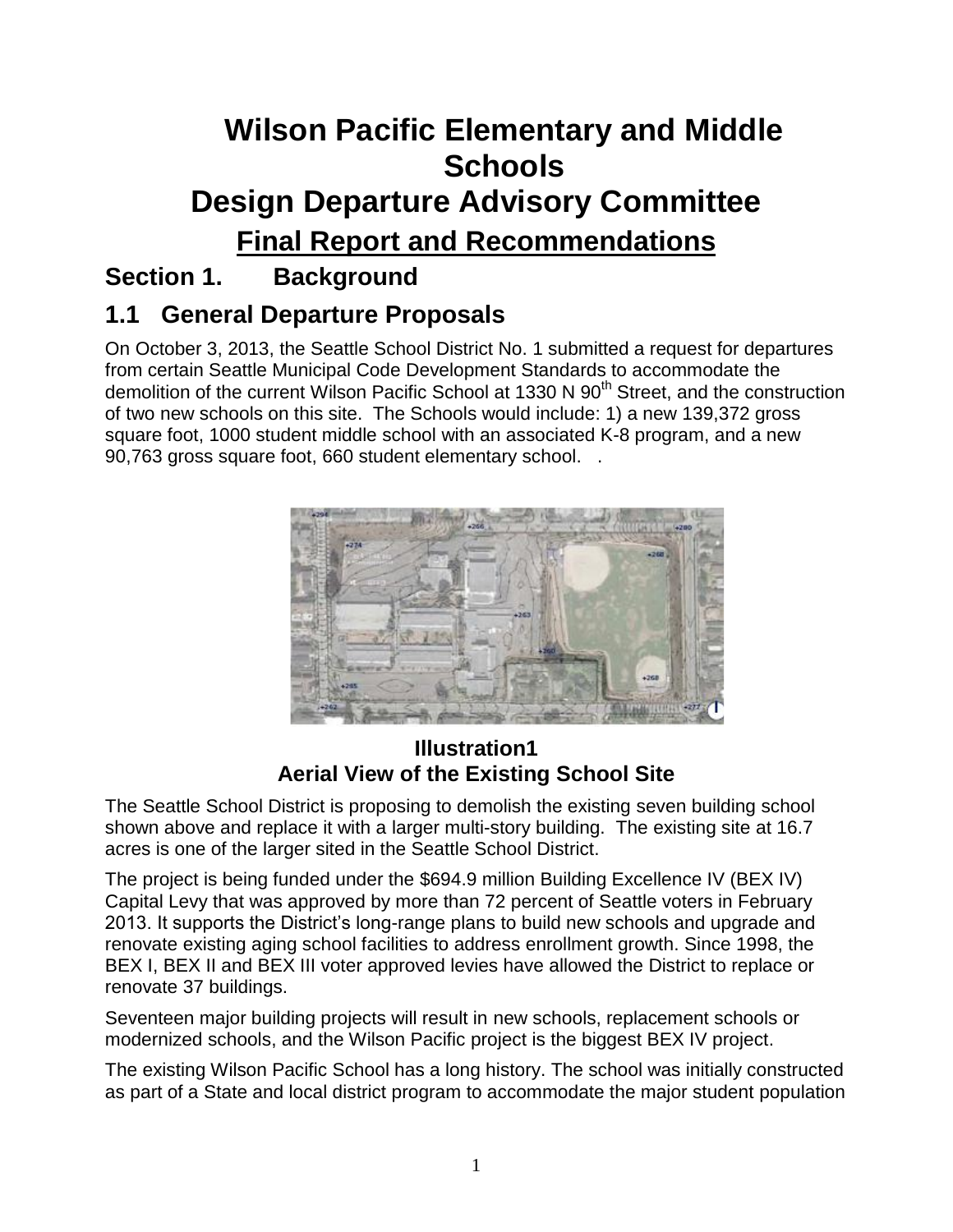increases associated with the first wave of the post-World War II baby boom. The school was constructed by the Shoreline School District and opened in 1952. As with many schools built at that time, it was a low-rise facility spread out over the site. The original school was economically built. In 1957 the area was annexed into the City of Seattle which undertook several additions and re-opened the school in 1957 as a grade 7-9 schools. Enrollment peaked in the 1959-60 shall year at 1,347. As with many schools in the north end of the City of Seattle, enrollment steadily declined during the late 60's and 70's reaching just over 550 students by the 1977-78 school year.

From 1979 on the school was re-purposed for a series of special programs, most notably the American Indian Heritage School which moved into a wing of Wilson Pacific in 1989.

### **1.2 Neighborhood Characteristics**

The school site is located in the north portion of Seattle in the Licton Springs neighborhood. The broader neighborhood is generally zoned for a mixed single family and low-rise residential development. The eastern 40% of the site abuts SF 5000 zoning while the western 60% abuts LR 3 zoning (generally three story apartment development). The Aurora Avenue Commercial Strip lies about 600 feet west of the site

The Licton Springs neighborhood is a generally stable middle income area providing generally affordable housing. Median income is slightly lower than the City of Seattle average at \$49,815 vs the Seattle average of about \$61,000. The average home value in 2011 was about 60% of the City of Seattle average at about \$320,000. Over the last 20 years the neighborhood has seen a slow transition from entirely single family of a mixed single-family and low-rise apartment area. Nearly 400 apartment units and townhomes have been built in the area west of the school site between Stone and Aurora Avenues N. Some concerns have been raised from time to time related to crime along the Aurora Strip.

As with most areas in North Seattle, home maintenance is generally better than average and most homes show pride of ownership.

### **1.3 Requests for Departure and Committee Formation**

The City initiated the Development Standard Departure Process, pursuant to SMC 23.44.17 and 23.79. The code requires that the Department of Neighborhoods convene an Advisory Committee (Development Standard Advisory Committee) when the School District proposes a departure from the development standards identified under the code. These standards are popularly referred to as the "zoning code".

The purposes of the Development Standard Departure Advisory Committee are: 1) to gather public comment and evaluate the proposed departures for consistency with the objectives and intent of the City's land use policies to ensure that the proposed facility is compatible with the character and use of its surroundings; and 2) to develop a report and recommendation to the City of Seattle Department of Planning and Development from the Department of Neighborhoods.

Following completion of the Committee Report and its transmittal to the City's Department of Planning and Development, that department will produce a formal report and determination. The Director of the Department of Planning and Development will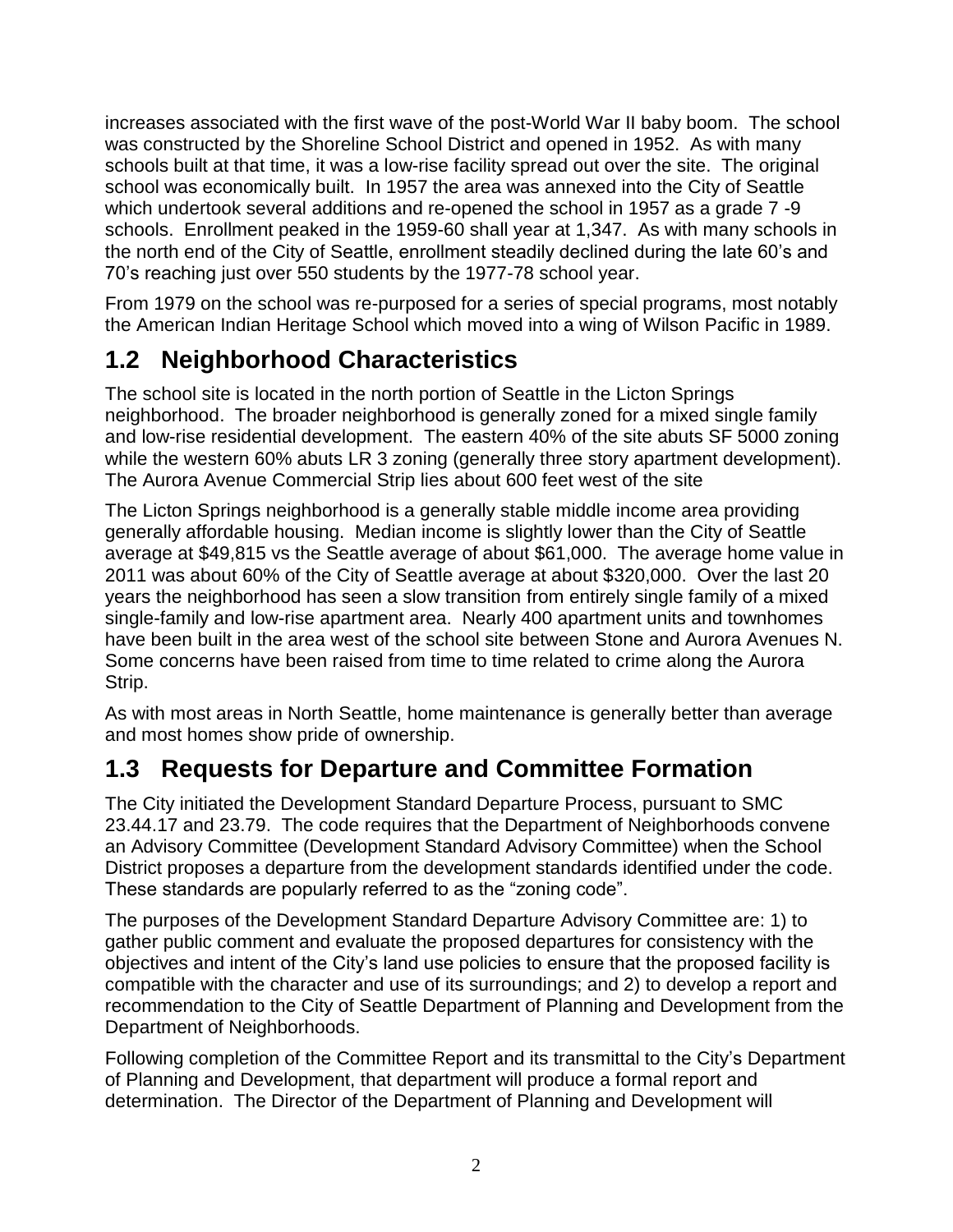determine the amount of departure from established development standards which may be allowed, as well as identify all mitigating measures which may be required. This decision is appealable.

In November 2013, the Department of Neighborhoods sent notices to residents within 600 feet of the proposed new schools and to a list of individuals and organizations that had shown interest in other community issues in the vicinity of Wilson Pacific School requesting self-nominations for membership on the Development Standard Departure Advisory Committee, and the Committee was formed. The Committee is composed of eight voting members with a City non-voting Chair.

After receiving nominations, the Committee was appointed as follows:

| <b>Brent Johnson</b>      | Person residing and/or owning property within 600'<br>of Wilson Pacific School                                           |
|---------------------------|--------------------------------------------------------------------------------------------------------------------------|
| <b>Michael Carney</b>     | Person residing and/or owning property within 600'<br>of Wilson Pacific School                                           |
| <b>Liz Kerns</b>          | Representative of the General Neighborhood(also<br>residing or owning property within 600' of Wilson<br>Pacific School)  |
| <b>Faye Garneau</b>       | Representative of the General Neighborhood (also<br>residing or owning property within 600' of Wilson<br>Pacific School) |
| John Lembo                | Representative at large to represent city-wide<br>education issues                                                       |
| <b>David Smith</b>        | <b>PTSA Representative</b>                                                                                               |
| Rebecca Baiback-Penkals   | <b>PTSA Representative</b>                                                                                               |
| <b>Eric Becker</b>        | <b>Seattle School District</b>                                                                                           |
| <b>Richard Min</b>        | Alternate #1                                                                                                             |
| <b>Gayle Herman</b>       | Alternate #2                                                                                                             |
| <b>Ellen Beck</b>         | Alternate #3 (For Licton Springs Community Council)                                                                      |
| <b>Ex-Officio Members</b> |                                                                                                                          |
| <b>Steve Sheppard</b>     | City of Seattle Department of Neighborhoods (Non-<br>voting Chairperson)                                                 |
| <b>Holly Goddard</b>      | City of Seattle, Department of Planning and<br>Development                                                               |

### **Appointed Members and Alternates**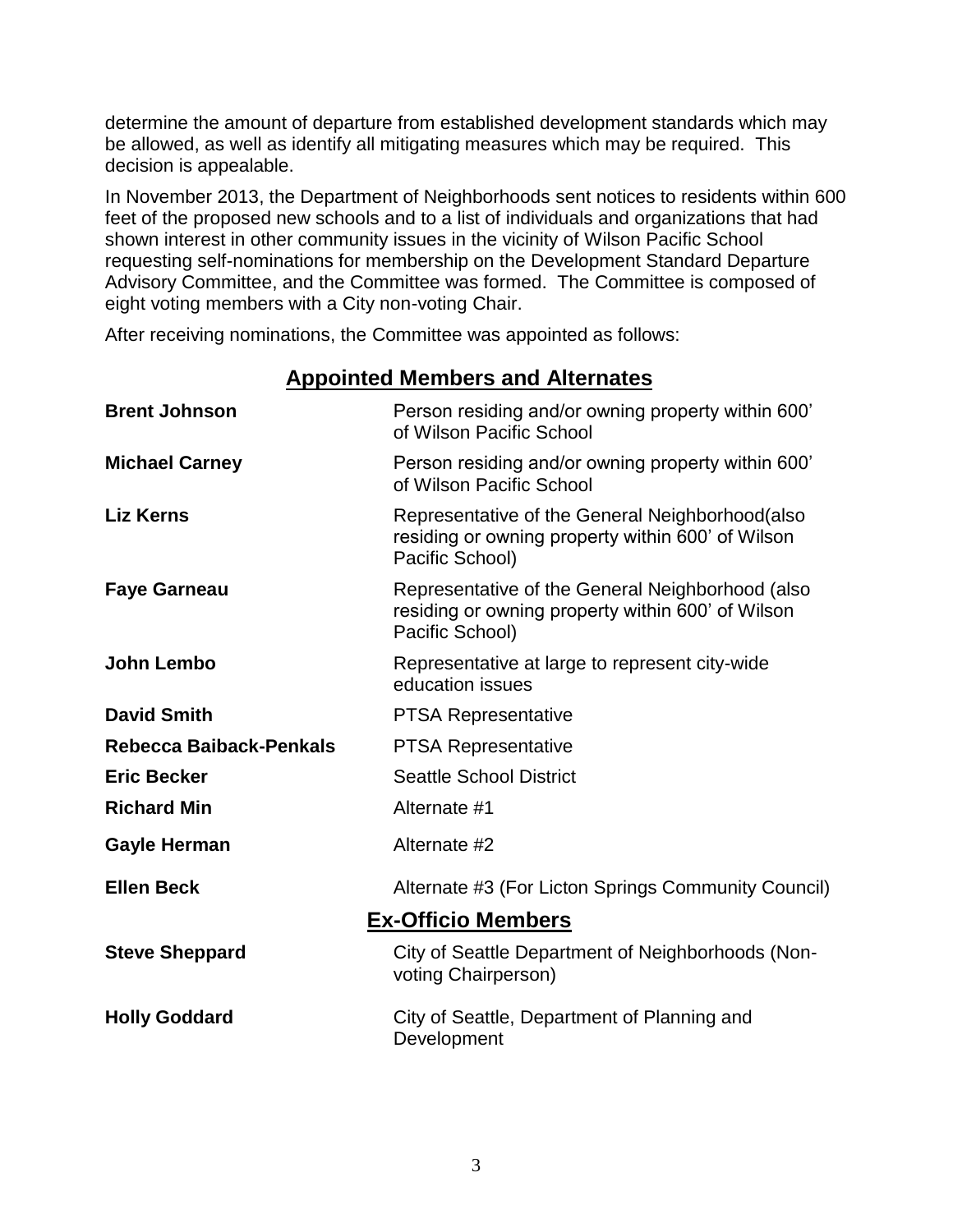### **Section 2. Departures**

### **2.1 Specific District Requests**



### **Illustration #2 Proposed School Site Plans**

In order to accommodate the educational program for this program, the District requested the following departures from various provisions of the Seattle Municipal code:

**Departure #1 -Greater than Allowed Building Height** – The zoning code restricts the height of development on the site to 35-feet plus an additional 15-feet for a pitched roof, if pitched at a rate of not less than 4:12. The District requested a departure to allow the Elementary School to exceed this standard to a total height of 39 feet or 4 feet above the maximum allowed, and to allow the Middle School to exceed the standard to 58 feet or about 23 feet above the maximum allowed.

**Departure #2 - Less than Required Off-street Parking** – When a school is rebuilt the code required that the District provide parking as directed by the code which in this case would require 201 spaces for the middle and 141 spaces for the Elementary schools for a total of 342 spaces. The District requested a departure to allow 198 spaces on site or 144 fewer spaces than required.

**Departure #3 - Continued On-street Bus Loading and Unloading** – The zoning code directs that when a new school is built or an existing school expanded that bus loading and unloading occur on site and not on the street. Section 23.51B I-1 allows use of yards and setbacks for this purpose and Section I-3 stipulates that departures from the requirements and standards for bus and truck loading and unloading areas and berths may be granted or required pursuant to the procedures and criteria set forth in Chapter 23.79 only when departure would contribute to reduced demolition of residential structures. In many cases the District loads and unloads its buses on the street adjacent to the School. The District requested a departure to load and unload school buses along both Wallingford and Stone Avenues North.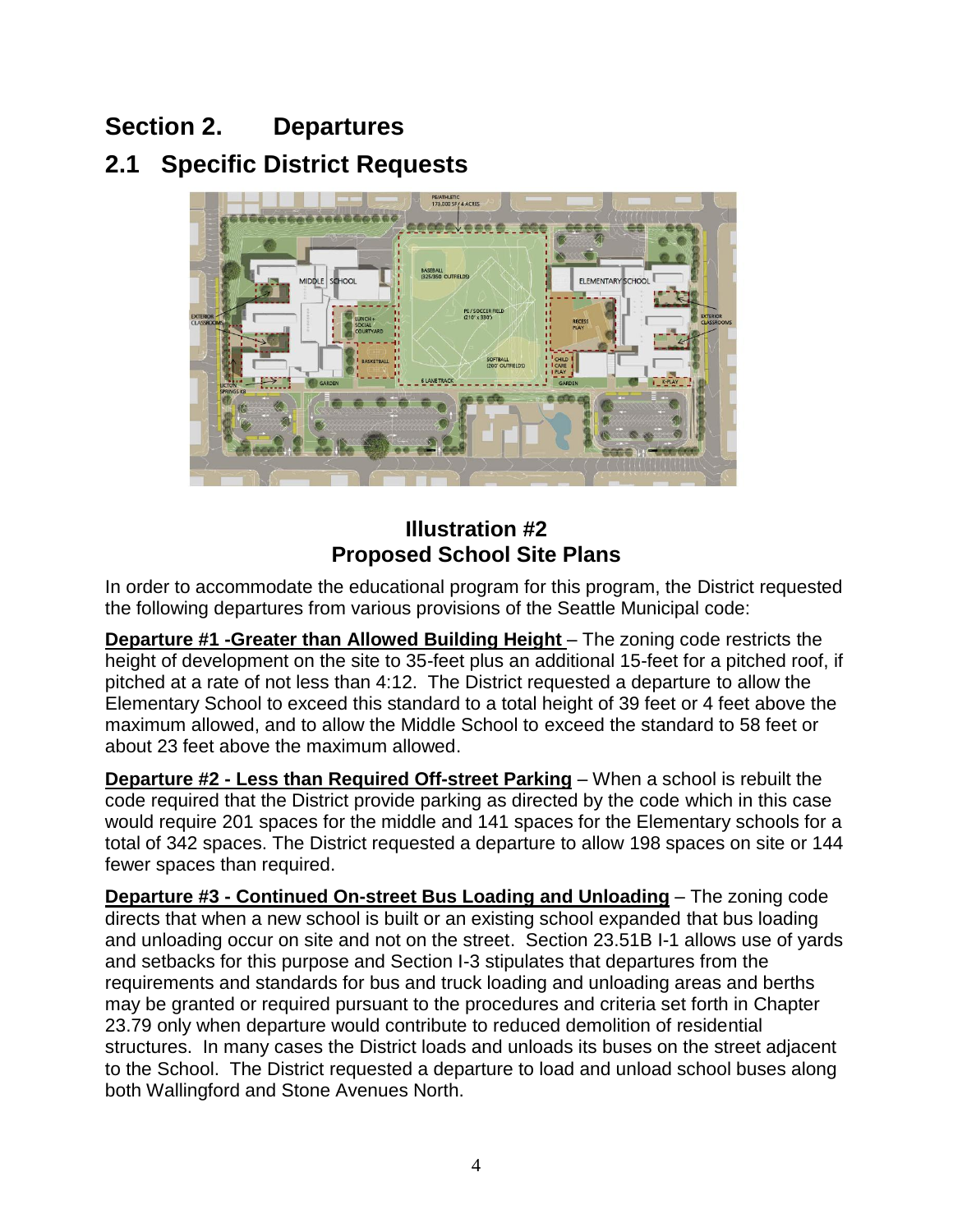**Departure #4 - Illumination of Signage** - The Code currently prohibits illumination of signs at the school from an exterior light source. The District requested relief from this requirement.

### **2.2 Committee Review and Recommendations**

#### **2.2.1 Process and initial Meetings**

The Committee was convened in a public meeting held March 18, 2014 at North Seattle Community College. The meeting was well attended, and attendance overflowed the space available. Public testimony and comment dominated the meeting. Commenters mostly expressed concerns that: 1) designs presented were substantially changed from those available at prior public meetings held by Seattle Public Schools (SPS) at the Wilson Pacific site; 2) the local neighborhood was not well informed concerning the school design; 3) the School Board decision to build two schools with a combined enrollment of 1,660 students was too large for the existing site; 4) the programs located at the school (heavily oriented to a magnet Advance Placement Program) did not serve the local neighborhood needs; and 5) the departures should be denied. Few commenters spoke in favor of the proposal.

Following the meeting the Seattle School District requested a delay of the process to allow them to further engage the neighborhood. The District hosted a second community-wide meeting on May 13, 2014 at the Wilson Pacific Building to present the project to the wider neighborhood, but after the design specs had already been approved by the SPS School Board. Following that open public meeting the departure process was re-started with a meeting held on May 28, 2014. This meeting was advertised and formatted similarly to a first meeting. Comments at this meeting were similar to those received at the previous meeting with additional focus on the lack of adequate site access and issues related to the Native American cultural heritage of the site and building. The Committee determined that an additional meeting would be held.

### **2.2.2 Review Criteria**

Section 23.79 of the Seattle Municipal Code directs the Advisory Committee to evaluate the requested departures for consistency with the general objectives and intent of the City's Land Use Code, and balance the interrelationships among the following factors:

a. Relationship to Surrounding Areas.

(1) Appropriateness in relation to the character and scale of the surrounding area

(2) Presence of edges (significant setbacks, major arterials, topographic breaks, and similar features) which provide a transition in scale.

(3) Location and design of structures to reduce the appearance of bulk;

- (4) Impacts on traffic, noise, circulation and parking in the area; and
- (5) Impacts on housing and open space.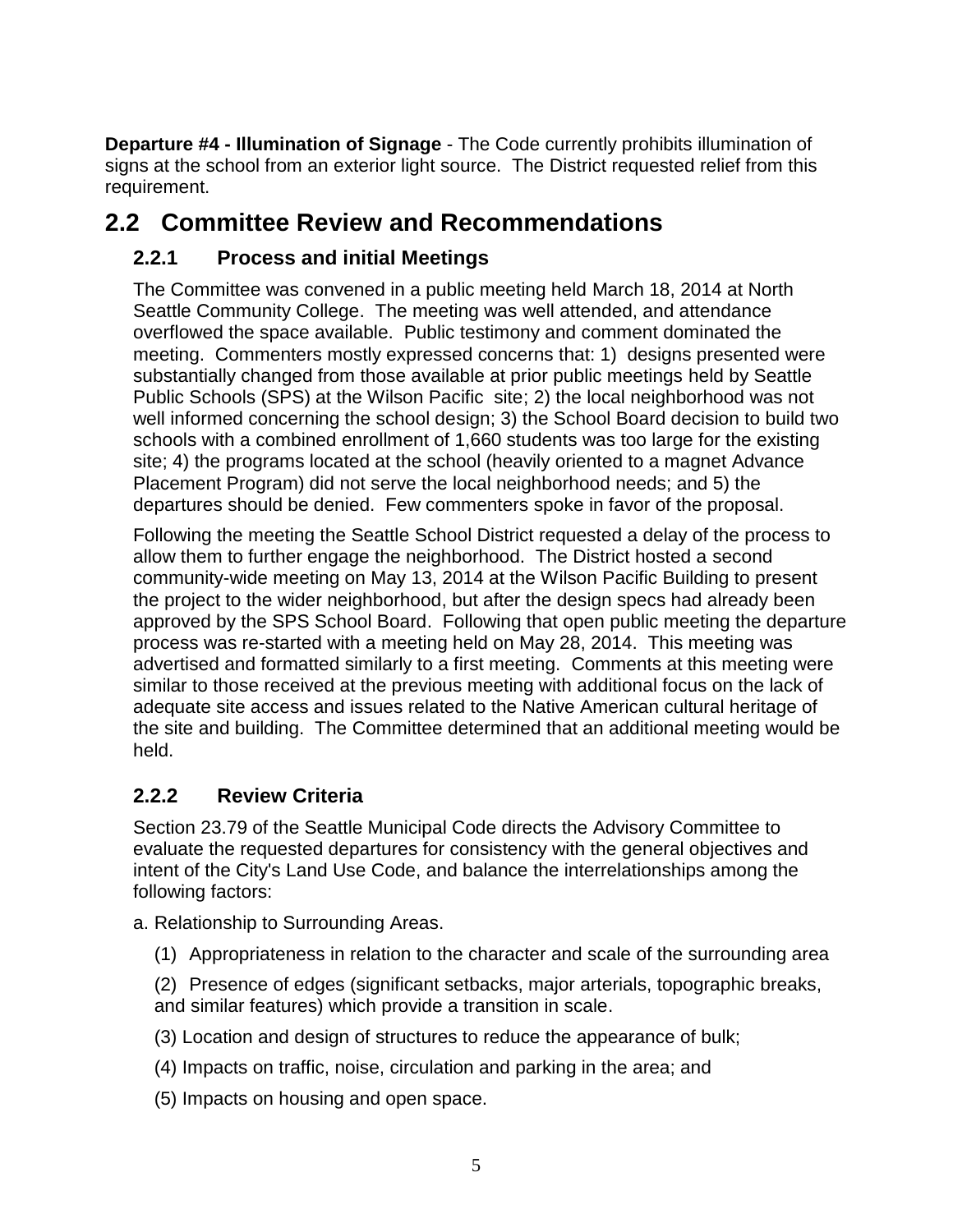b. Need for Departure - The physical requirements of the specific proposal and the project's relationship to educational needs shall be balanced with the level of impacts on the surrounding area. Greater departure may be allowed for special facilities, such as a gymnasium, which are unique and/or an integral and necessary part of the educational process; whereas, a lesser or no departure may be granted for a facility which can be accommodated within the established development standards.

Section 23.51.002 contains further restriction related to single family and other lowrise residential zones.

#### **2.2.3 Application of Review Criteria to Requested Departures and Committee Recommendations**

#### **a. Overall need for Departures**

The Seattle Municipal Code generally envisions granting departures from the requirements of the Municipal Code to accommodate the educational needs of the programs to be located in the proposed buildings. In the case of the Wilson Pacific Schools, the Seattle School District stated the location of two schools and the concomitant educational outdoor open space standards present significant challenges and that without granting the departures for greater height, less parking and on-street bus loading and unloading those standards could not be met. Some combination of greater heights, reduction in on site non-educational activities (parking and bus loading) would be necessary. Without some departures, the alternatives would be either: 1) further reductions in critical open play space, 2) expansion of the site through either street vacations or the purchase of adjacent property, or 3) major reductions in the proposed size and educational program of the school.

The Committee struggled with this issue. Many in the neighborhood clearly questioned/opposed the decision of the Seattle School Board to locate two separate schools on this site. Some Committee members concurred with this positon. However, it was noted that the authority of the Committee was limited to consideration of the departures for the proposed programs and not reconsideration of the original School District decisions concerning their overall facilities plans.

After considering the overall design and program requirements, the Committee generally determined that in the event that the proposed educational programs were located on this site some departures would likely be needed. This decision was not an open endorsement of the two-school program decisions, but instead a recognition that this decision lies with other jurisdictions.

> **Recommendation 1** - Given the Seattle School District's current proposed two-school program proposal, that some departures from the provisions of the underlying zoning would be needed in order to facilitate the construction of the Elementary and Middle Schools at the Wilson Pacific site.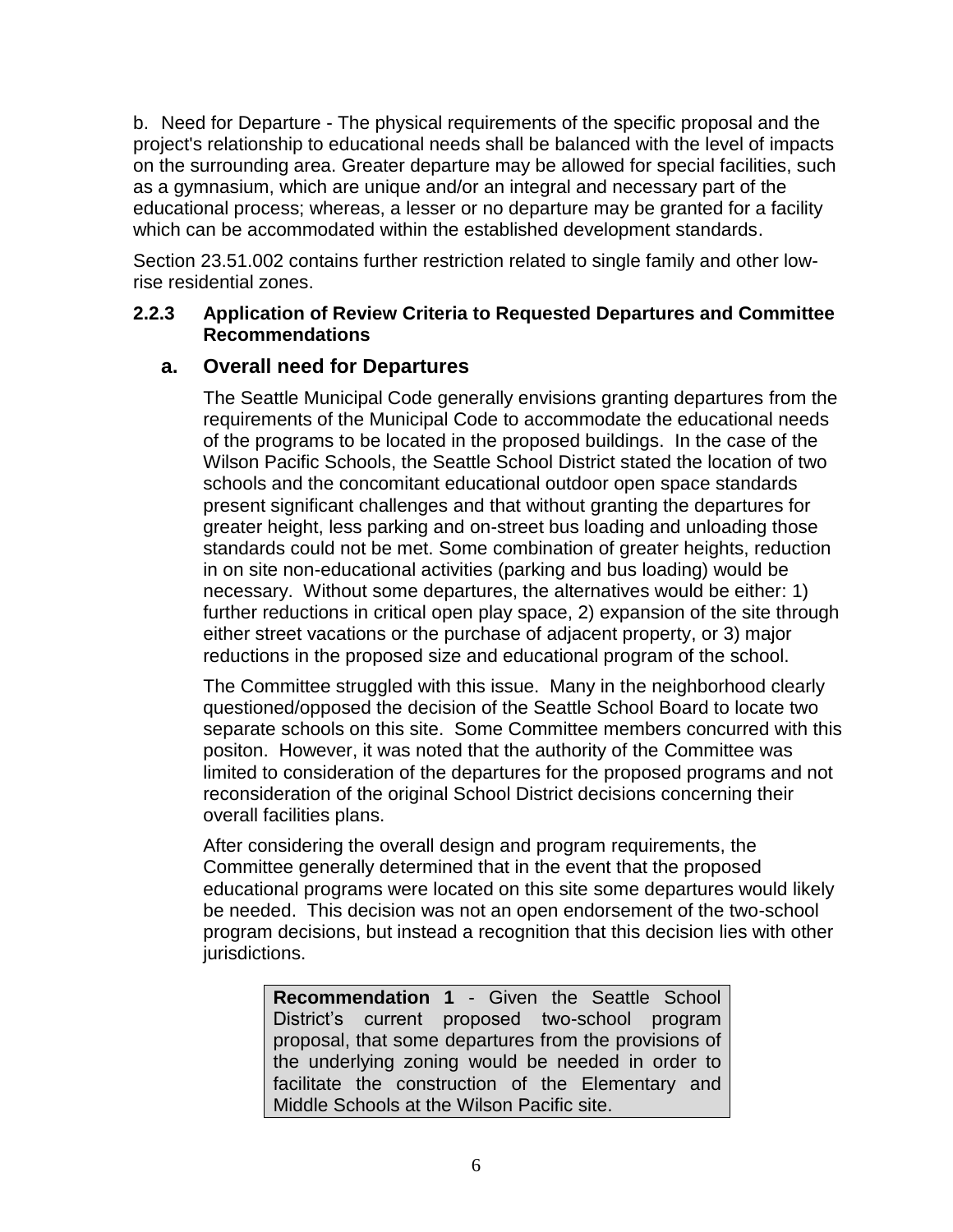#### **b. Review of Departures against Departure Review Criteria 1 through 5.**

#### **Departure #1 -Greater than Allowed Building Height**

The District requested a departure to allow the Elementary School to exceed this standard to a total height of 39 feet or four (4) feet above the maximum allowed, and to allow the Middle School to exceed the standard to 58 feet or 23 feet above the maximum allowed.



#### **Illustration #3 Elementary School Height Departure**

The height departure request for the elementary school appeared to be relatively minor and related mostly to enclosing the mechanical equipment located on the roof. This equipment would be allowed and no height departure required if the mechanical equipment was not enclosed.

In evaluating this departure, the Committee noted the setbacks from the street and the topography changes on the site. Little concern was raised about this proposal.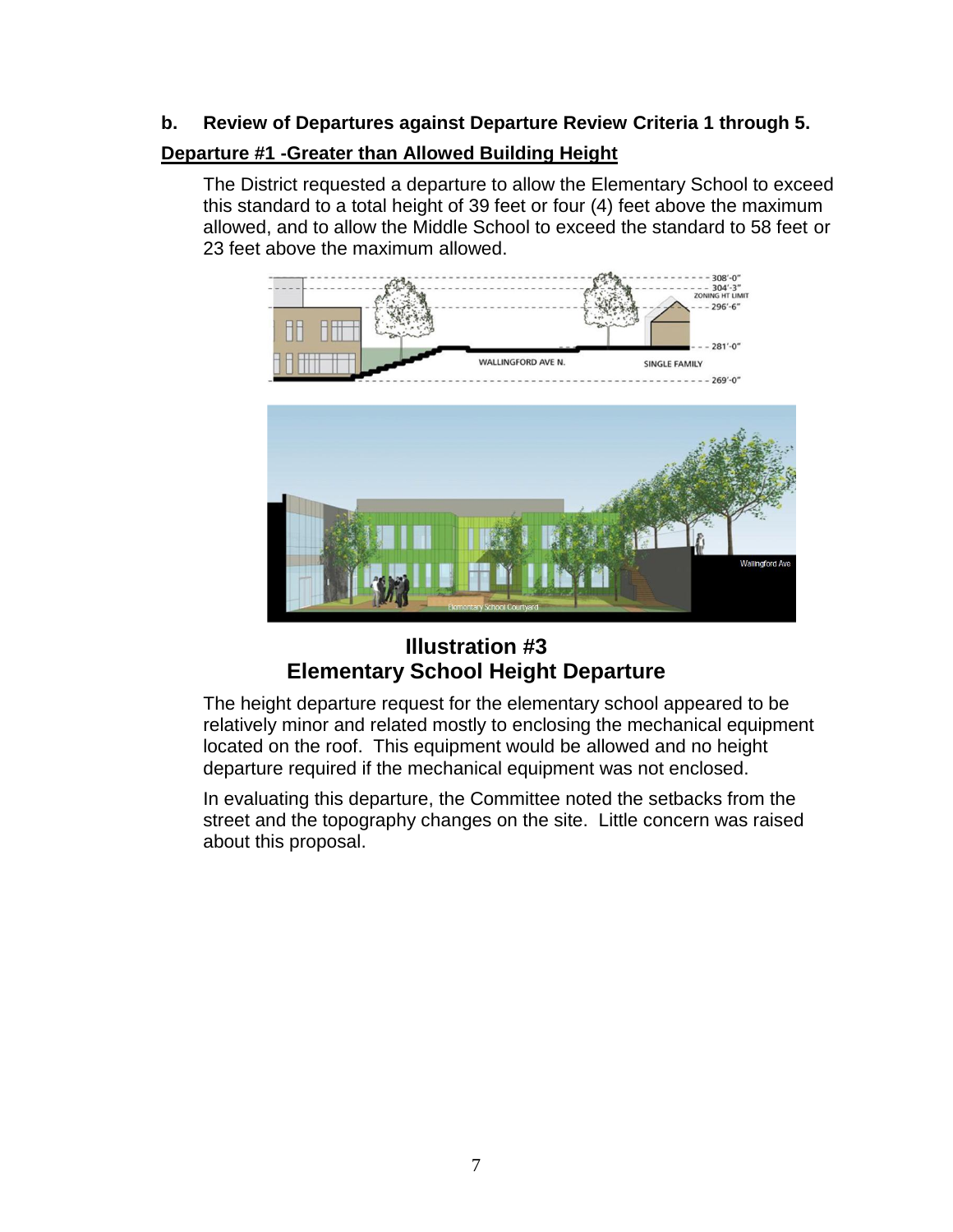

#### **Illustration #4 Middle School Height Departure**

Concern about the height departure request for the middle school was more significant. The school would extend above the allowed height and would be clearly and visibly greater than the current development. The enclosed mechanical equipment would further extend above the building. There was public testimony that this height would block some views for neighbors to the north and west.

The Committee carefully considered this. Again, as with the elementary school site, topography and design somewhat mitigated these concerns to the north as shown in the top drawing of Illustration #4. To the west topography appeared to give little mitigation or relief. However, the larger setback and adjacency to nearly similar height multi-family buildings did appear to lessen the impact as shown below.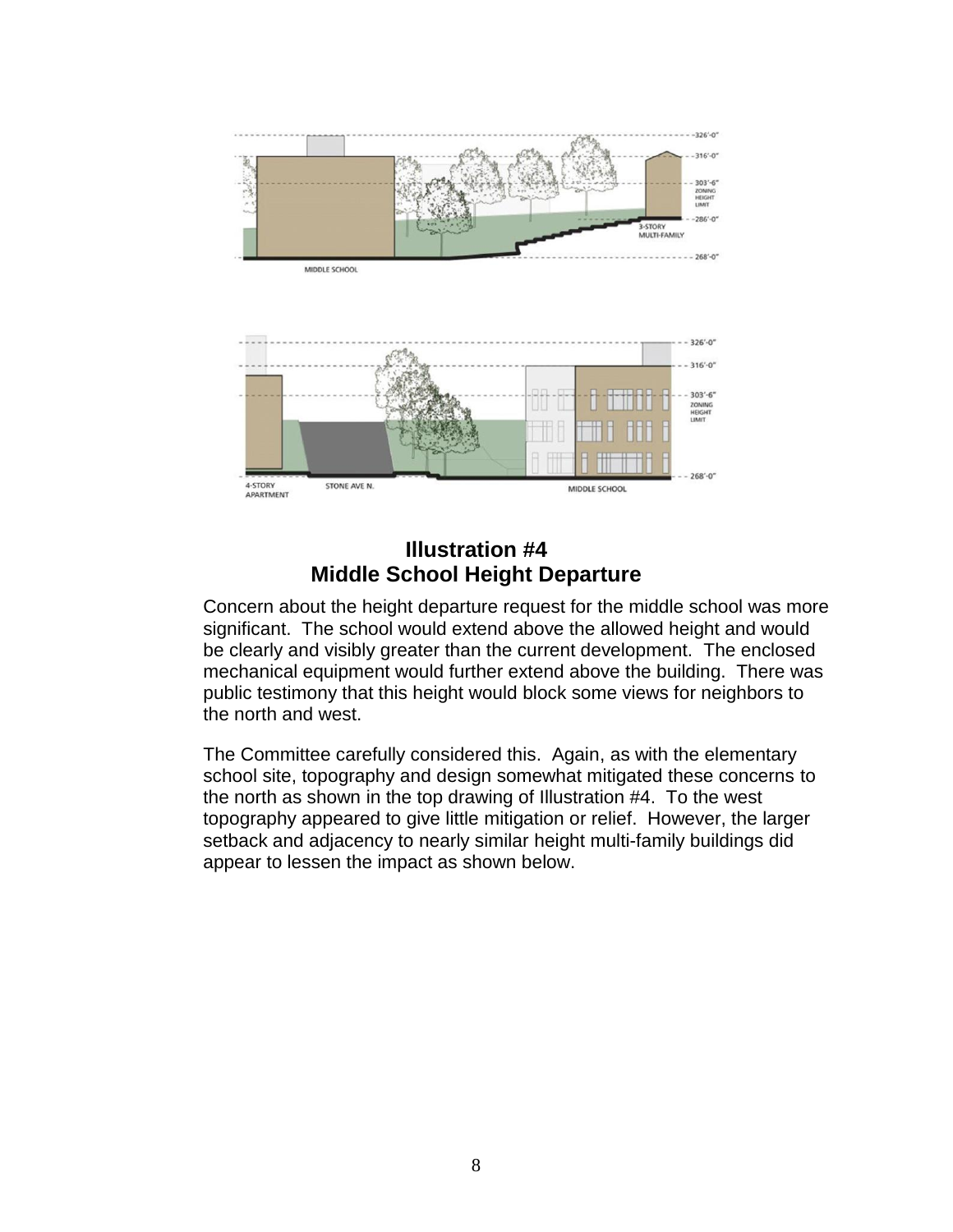

#### **Illustration #5 Middle School Height in relationship to Multi-family Development fronting Stone Avenue North**

After consideration of the above, the Committee recommends

**Recommendation 2** - That the departure to allow greater than allowed height for both the proposed elementary and middle schools be approved as requested by the Seattle School District without modifications and without conditions

#### **Departure #2 - Less than Required Off-street Parking** –

Under the Seattle Municipal Code the District is required to accommodate all required parking on site whenever a new school is built or existing school expanded or substantially renovated. The code in this case would require 201 spaces for the middle and 141 spaces for the Elementary schools for a total of 342 spaces. The District requested a departure to allow 198 spaces on site or 144 fewer spaces than required





Parking with Departures Granted Parking without Departures Granted

**Illustration #6 Parking Locations and Amounts**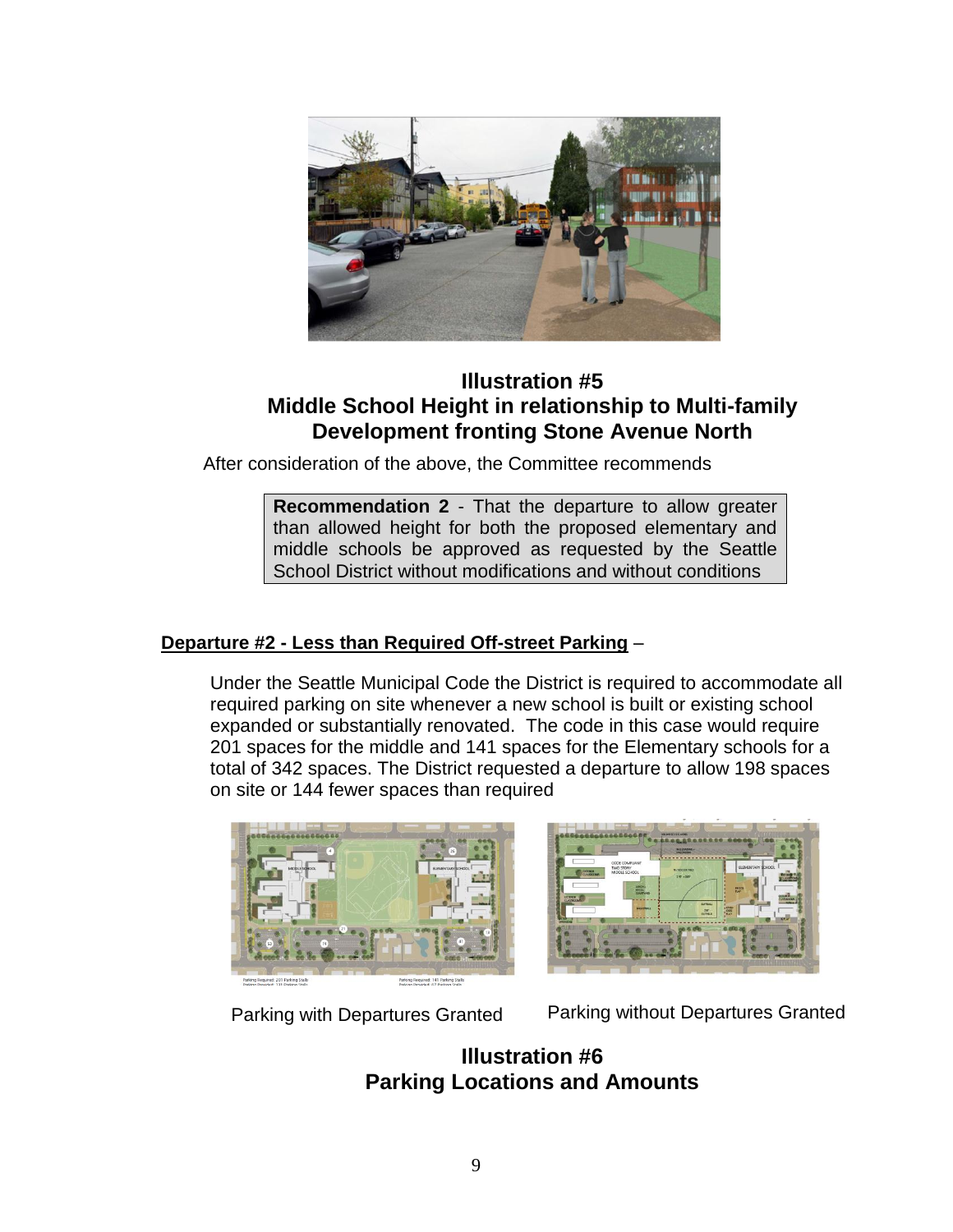Committee members were concerned with the lack of parking and strongly considered either denying in total or recommending some additional parking with the total number still below code requirements. Both the public and Committee members noted that parking can spill over onto adjacent streets. Many noted that both schools on the site would be wholly or partially devoted to the District's Advanced Placement Program (APP). This would be a magnet program pulling students for far beyond the neighborhood. Parent and volunteer involvement, and other added staff might result in higher parking demand than at other neighborhood-serving schools. The Committee was concerned that associated traffic impacts might be considerable.

The District provided the Committee information in response to the concerns raised. It was noted that almost all other elementary and middle schools in the north end of Seattle currently provide considerably less parking. Even with the departures, Wilson Pacific would surpass all but Lincoln High School (currently used for the APP programs). Parking utilization surveys indicated that considerable on-street parking would remain available.

Accommodating required parking would severely impact the amount of open space (Criteria 5) The District noted that open space is already below the amount recommended by the educational standards. Committee members considered this unacceptable. Similarly, providing the required parking while retaining the open space might so constrain the site that purchase of adjacent property either to the west of Pilings Pond or along North 90<sup>th</sup> Street might be required to accommodate the combination of require on-site parking and bus loading and unloading.

The district also provided some preliminary re-striping and re-configuration plans that might slightly increase the number of spaces that could be accommodated within sites allocated to parking in the proposed site plan.



#### **Illustration # 7 Parking Locations and Amounts**

The Committee was intrigued by this option and advises incorporation of this or a similar, denser parking configuration to the extent possible.

After reviewing those conditions members concluded that they would be effective.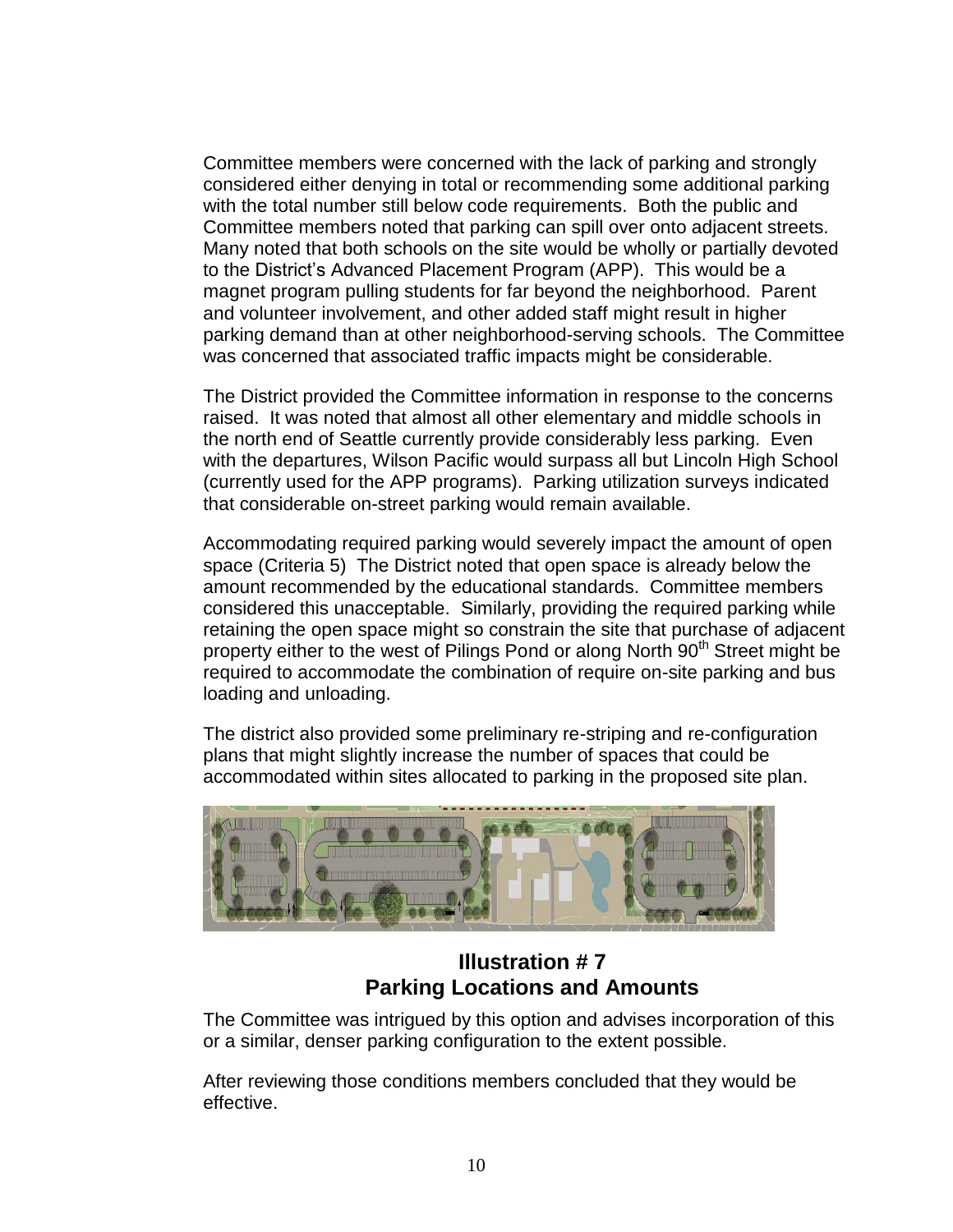In consideration of the above, the Committee recommends that:

**Recommendation 3** - That the departure to allow less than required on-site parking (a minimum of 198 stalls to be provided) be approved on condition that:

- a) In order to improve safety, a loop arrangement (in and out) is utilized for ingress and egress from all three lots along 90<sup>th</sup> Avenue North
- b) The special education bus loading and unloading zones located in both the southeast and southwest lots along North 90<sup>th</sup> Street are striped to allow use as parking for events and for parent drop when not used for special education buses and that any spaces added from this condition be in addition to the minimum 198 spaces that would be authorized if the departure is granted.
- c) That the Seattle School District formally request, and if done fully participate in, a joint City/District study to develop plans and programs to discourage traffic associated with use of the Wilson Pacific Parking lots, and parent drop-off and pick up, from using residential non-arterial street, with specific considerations of speed control devices, speed bumps, traffic circles, etc.
- d) That signs directing users from the elementary school lot and middle school lots located at the intersections of N 90<sup>th</sup> Street and Stone Avenue North and North 90<sup>th</sup> Street and Wallingford Avenue North to the larger Central lot are installed.
- e) That the lots provided be approximately the size shown the departure request presented to the Committee, and that to the extent possible, the District incorporate a denser parking configuration either as shown or similar to that show to the Committee at its meeting, and that any spaces derived from this reconfiguration be in addition to the minimum 198 spaces that would be authorized if the departure was granted without conditions. (See Illustration # 7 Above)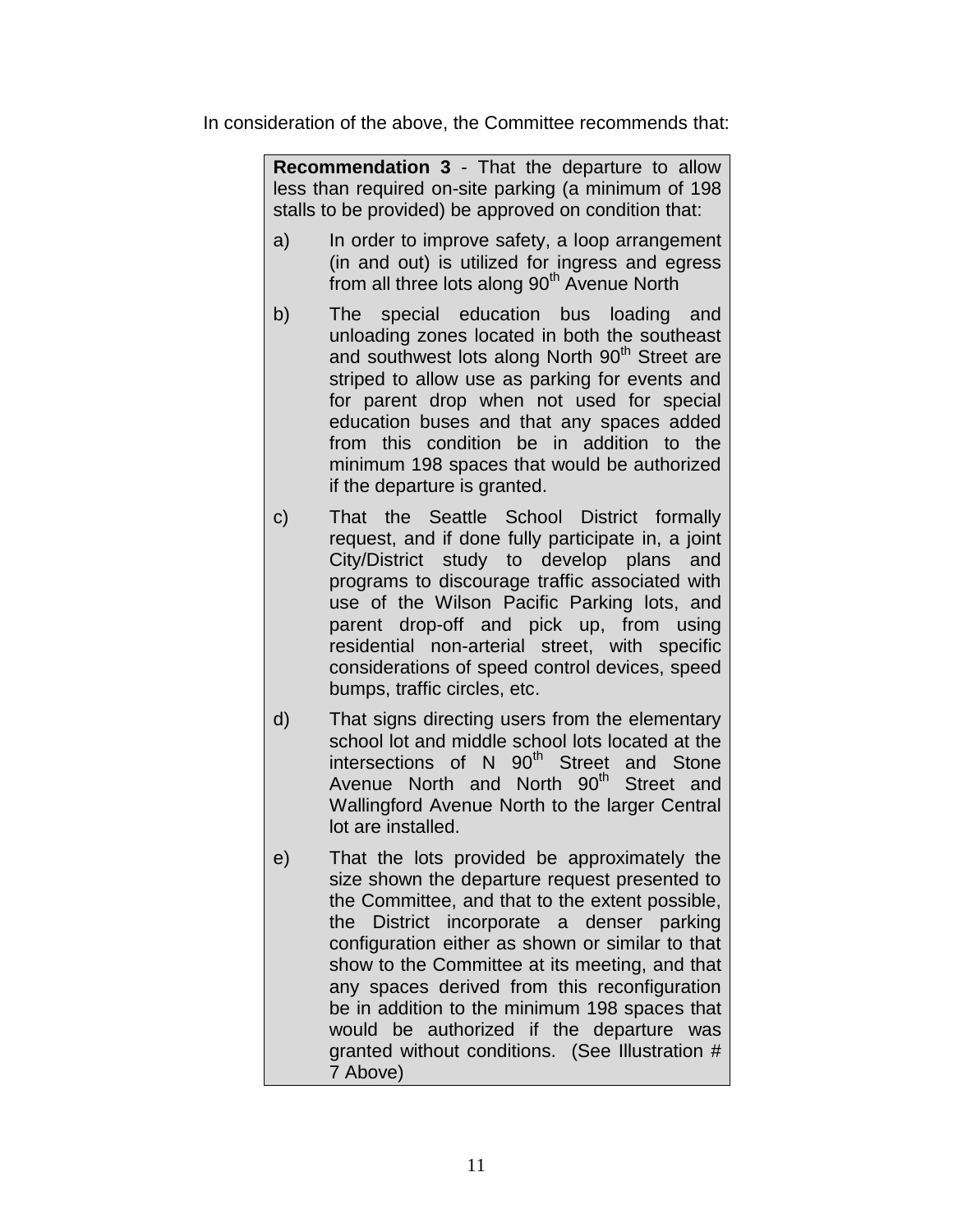#### **Departure #3 - On-street Bus Loading and Unloading**

The zoning code directs that when a new school is built or an existing school expanded that bus loading and unloading occur on site and not on the street. Section 23.51B I-1 allows use of yards and setbacks for this purpose and Section I-3 stipulates that departures from the requirements and standards for bus and truck loading and unloading areas and berths may be granted or required pursuant to the procedures and criteria set forth in Chapter 23.79 only when departure would contribute to reduced demolition of residential structures.

The Seattle School District requested that bus loading and unloading occur along both Stone Avenue North and Wallingford Avenue North as shown below



#### **Illustration # 8 Proposed Bus Loading and Unloading**

The Committee struggled with this departure request. Members noted that the nature of the programs allocated to the school results in a high number of buses accessing the site. In addition, the area arterials often are backed up at key intersections and 90<sup>th</sup> Avenue North in particular. Members noted that regardless of whether the buses were on or off site, the increased number of buses would further burden the already stressed arterial system in the neighborhood, and lead to pedestrian/bicycle/vehicle conflicts.

However, as with the departure for parking, the Committee balanced the effects of allowing on-street bus loading and unloading against the need to preserve critical open space. The District indicated that accommodating bus loading and unloading on-site would be the biggest factor leading to loss of open space. The District noted that open space is already below the amount recommended in educational standards. Committee members considered this unacceptable. Similarly, providing on-site bus loading and unloading while retaining the open space might so constrain the site that purchase of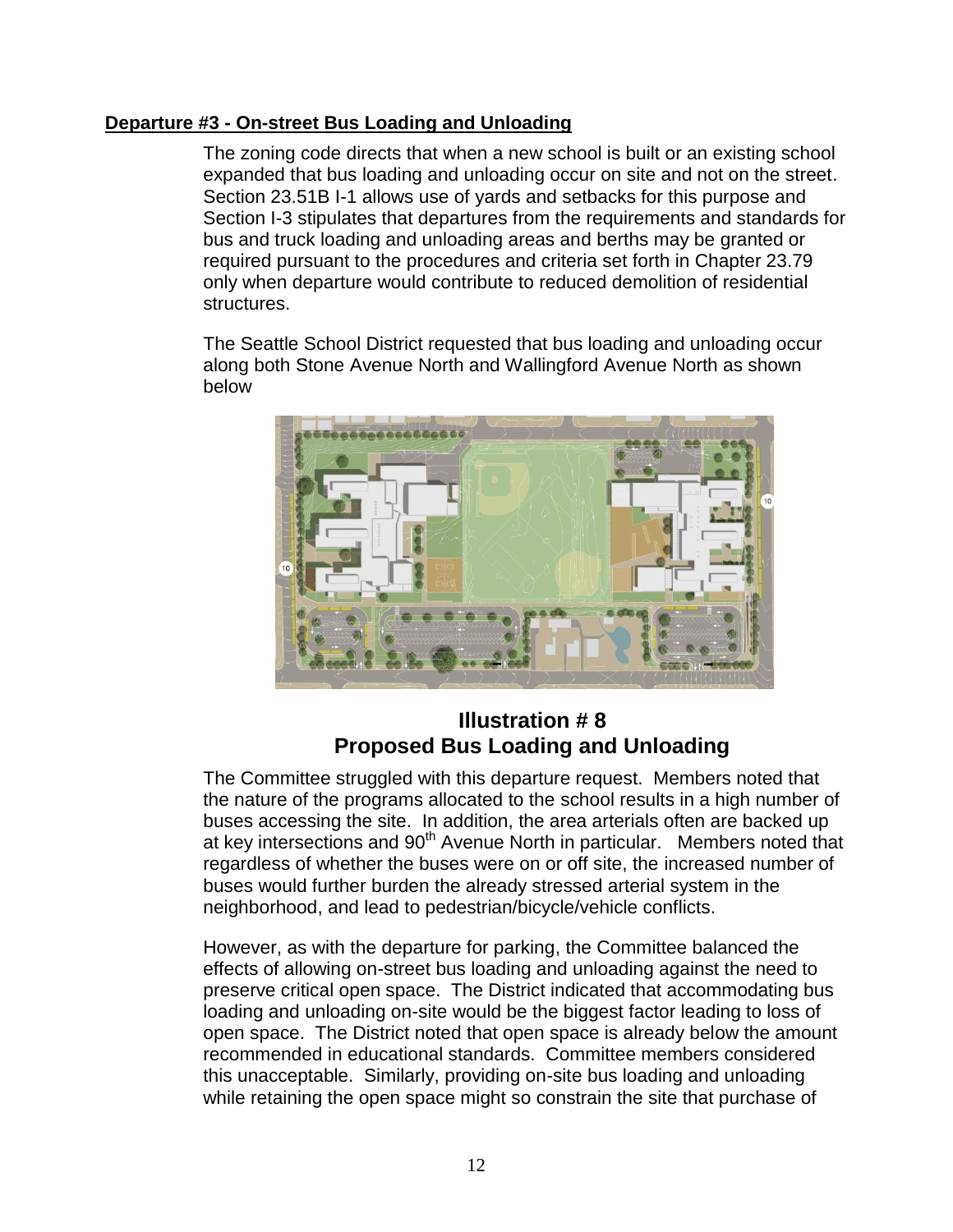adjacent property either to the west of Pilings Pond or along North 90<sup>th</sup> Street might be required to accommodate the combination of require on-site parking and bus loading and unloading.

In consideration of the above, the Committee recommends:

**Recommendation 4** - The departure for on-street bus loading and unloading be approved on condition that:

- a) If technically feasible, the street configuration of Wallingford Avenue North be designed to provide bus loading and unloading pull-outs within the right of way for bus loading associated with the Elementary School.
- b) A traffic access plan be developed for the site including: identification of bus routes that avoid any left turns, and other measures to reduce the impacts of both bus loading and unloading and parent pick-up and drop-off.
- c) To avoid bicycle and pedestrian conflicts, a pedestrian and bicycle pathway connecting Stone Avenue N to N 92<sup>nd</sup> Street at Ashworth Avenue, be developed utilizing the School District property north of the proposed new middle school.

*Editor's Note: At the time the Committee determined its recommendations, the City had not determined whether the requested departure for on street bus loading met the criteria in the Code directing that such a departure request was allowable only in the event that it led to the avoidance of the demolition of housing. Committee members concluded that this determination was within the purview of the City, and not the Committee. Members therefore decided to offer a recommendation and identify conditions related to possible on-street bus loading and unloading in the event that the City Department of Planning and Development determines that the Code would allow the District to request this departure.* 

#### **Departure #4 - Illumination of Signage**

The Code currently prohibits illumination of signs at the school from an exterior light source. The District requested relief from this requirement for both the Elementary and Middle Schools. For the elementary school the District requested that the sign be externally illuminated. For the middle School the District requested both external illumination and reader-board capability. The District committed to limits on hours of operations.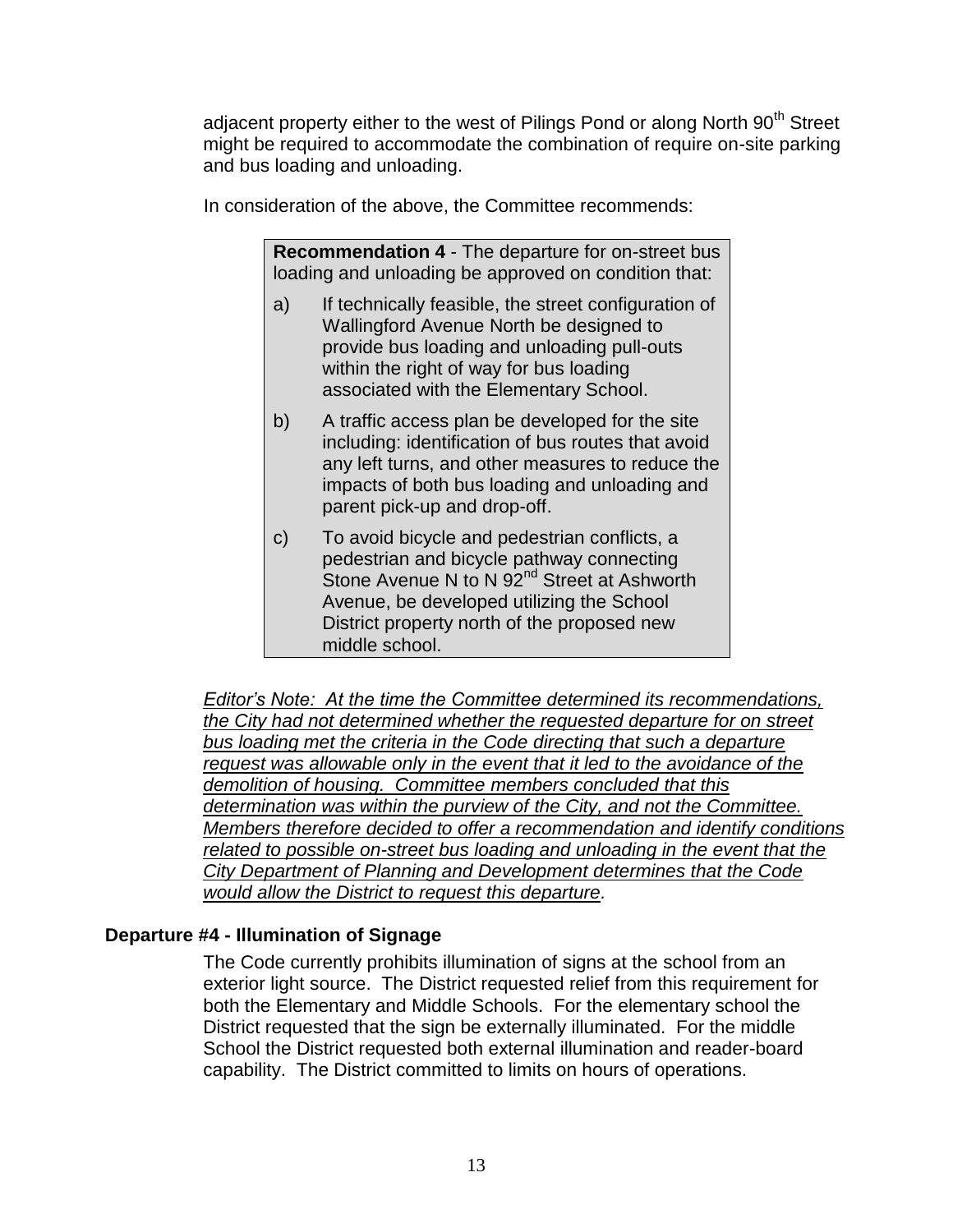The Committee considered these requests reasonable and therefore recommends:

> **Recommendation 5** - The departure for external illumination of the signs at both the elementary and middle schools and reader-board capability at the middle school be approved on condition that for the reader-board sign its hours of operation be restricted to no later than 10 PM during the school year only.

For the Committee

Steam & Shyggeoid

Steve Sheppard Non-Voting Chair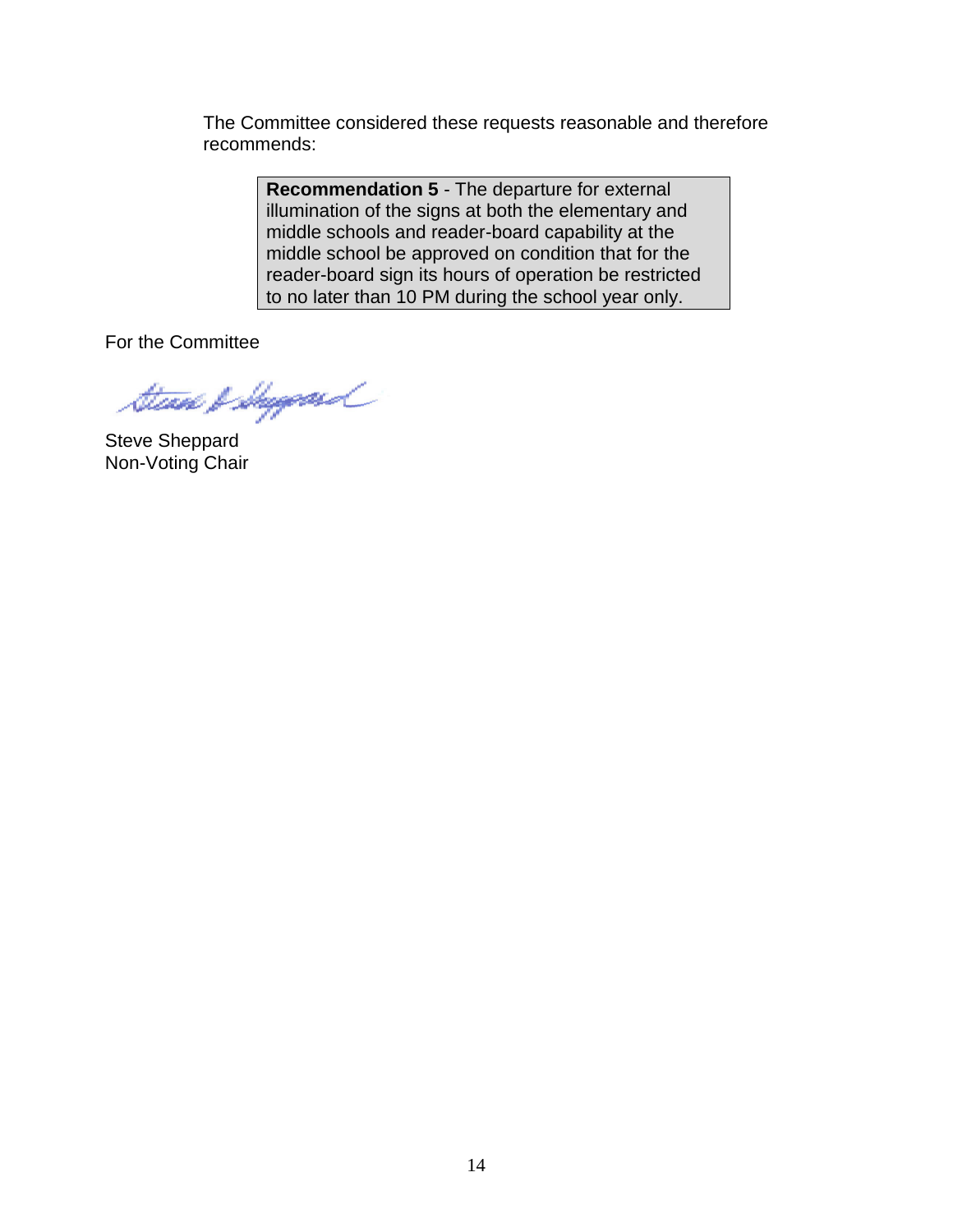#### Appendix 1 Meeting Minutes

#### **Wilson Pacific Elementary School Design Departure Committee**

#### **Members**

Brent Johnson David Smith Liz Kearns Faye Garneau Gayle Herman John Lembo Michael Carney Mike Cuadra Rebecca Baiback-Penkala Richard Min

#### **Ex-Officio Members**

Steve Sheppard – DON DON Holly Godard – DPD

.

### Wilson Pacific Development Standards Departure Advisory Committee Meeting #1 Meeting Notes March 18, 2014

#### Members Present: Staff Present

Brent Johnson **Existence** Eric Becker Liz Kearns Gayle Herman John Lembo Michael Carney Richard Min

### Others Present

See Attendance Sheet

#### I. Opening of Meeting and Introductions:

The meeting was opened by Steve Sheppard from City of Seattle, Major Institutions and Schools Program. Mr. Sheppard welcomed all in attendance and noted that he would facilitate the meeting tonight and there are handout packets available for tonight's meeting. Brief introductions followed.

#### II. Brief Description of the Process:

Mr. Sheppard stated that this process is governed by the Seattle Municipal Code Section 23.68 which specifies how the meeting is run. He noted that Seattle does not have a school zone; instead, the city allows schools in all zones, subject to the development standards of the underlying zone. Since most schools are in residential neighborhoods and are zoned "single family", this can present challenges. The schools are not single family homes and cannot meet the underlying zoning requirements. Thus, the Land Use code contains provisions that allow the Seattle School District to request exemption from the provisions of the Land use Code. They may request exemptions or "departures" from many of the provision of the code.

Mr. Sheppard stated that the committee is meeting for the purpose of developing a recommendation concerning the School District's request for departures or exemptions from several provisions of the Seattle Municipal Code related to land use. The process for considering the District's requests included meeting before a committee composed of represents residing within 600 ft. of the site, two representatives at the general neighborhood

David Smith Steve Sheppard (DON)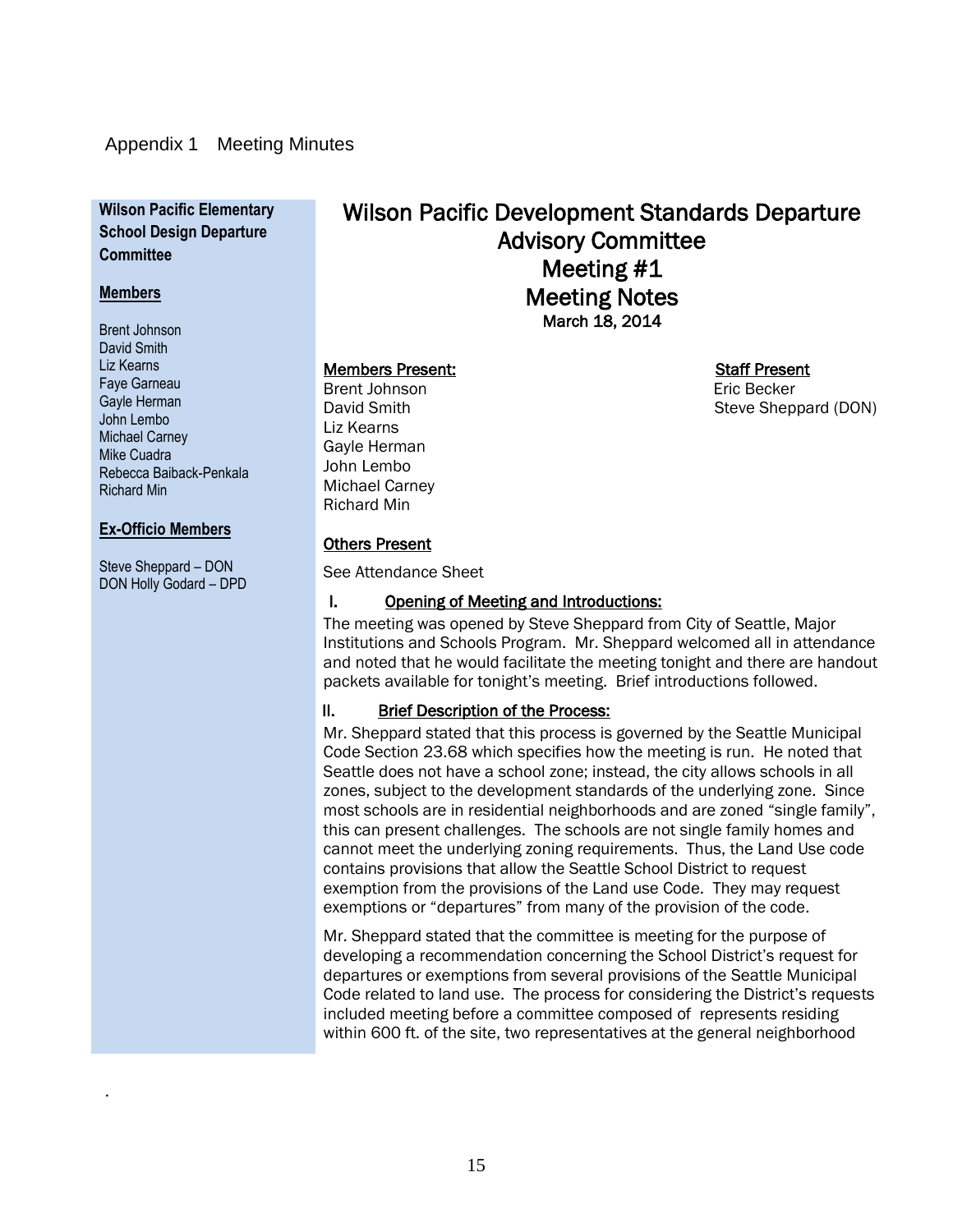that does not to be residing within the 600 ft. of the site, two people who represents the parents of the students of the school, a representative from the Seattle School district, and a representative at-large who is involved with the school district and with the school's city-wide education issues.

The Committee will take public testimony; after which the Committee will begin its deliberations. The Committee may do one of the following: 1) recommend granting the departure as requested; 2) recommend approving the departures but with either modifications or specific conditions, or 3) recommend denial of the departures. Mr. Sheppard noted that any conditions identified must be clearly related to the requested departure and enforceable on the District.

Mr. Sheppard emphasized that the Committee's decision is a recommendation only. The recommendation of the committee will go to the director of DPD (Department of Planning and Development) who will issue the decision. That decision is appealable both to the Hearing Examiner and from the Hearing Examiner to the Superior Court because the type of decision involves changing the Land Use law.

Following the Districts presentation and public comments, the Committee will develop its recommendation. The Committee may develop recommendations at this meeting, or if either time does not allow, or if there is additional public testimony desired or additional information needed, the Committee may hold up to two additional meetings. If the Committee concludes, they have enough information from the school district and no further benefit from having any public testimonies or public meetings; the Committee can determine to move forward at the end of this meeting in establishing their general recommendations; in that case this would be the only public meeting/hearing.

#### III. Presentation on Departures Being Requested:

Erick Becker from the Seattle School District introduced Susan Fore, the architect and consultant for the district to outline the departures being requested.

Ms. Fore noted that the levy for this project is for two schools - an elementary and middle school. The elementary school building will be 90,700 sq. ft., accommodating 650 students; the middle school will be 139,300 sq. ft. accommodating 1000 middle school students. The program for this school is 850 middle school students and 150 K-8 students that are currently at Pinehurst. The community field that is currently along Wallingford will be rebuilt at the center of the site; the baseball, softball and soccer field still exist.

Ms. Fore presented five departure issues for both schools to the committee; parking count; parking location for the middle school; bus drop; signage; and building height.

#### A. Parking count

The School District is asking for a departure for 70 stalls less than required under the code for the middle school. This does not count the 21 stalls for parent pickup and drop off stalls that can be used for after hour events, and also for special education buses that has an additional 27 parking stalls, this results, in theory, about 179 stalls for after hour events but only 131 stalls for day to day parking, and the departure request is 70.

The school district is asking for a departure for 74 stalls less than required under the code for the elementary school. For child care pick up and drop off, it is required to have 3 dedicated stalls, in addition to that, there are 10 stalls for parent pick up and drop off, an additional 16 stalls for special education buses that were not there for after hour evening events. The zoning requirement is 141 stalls, and providing 67, and requesting for a departure of 74 stalls. The district is providing 96 stalls for evening and after hour school events.

#### B. Middle school parking lot location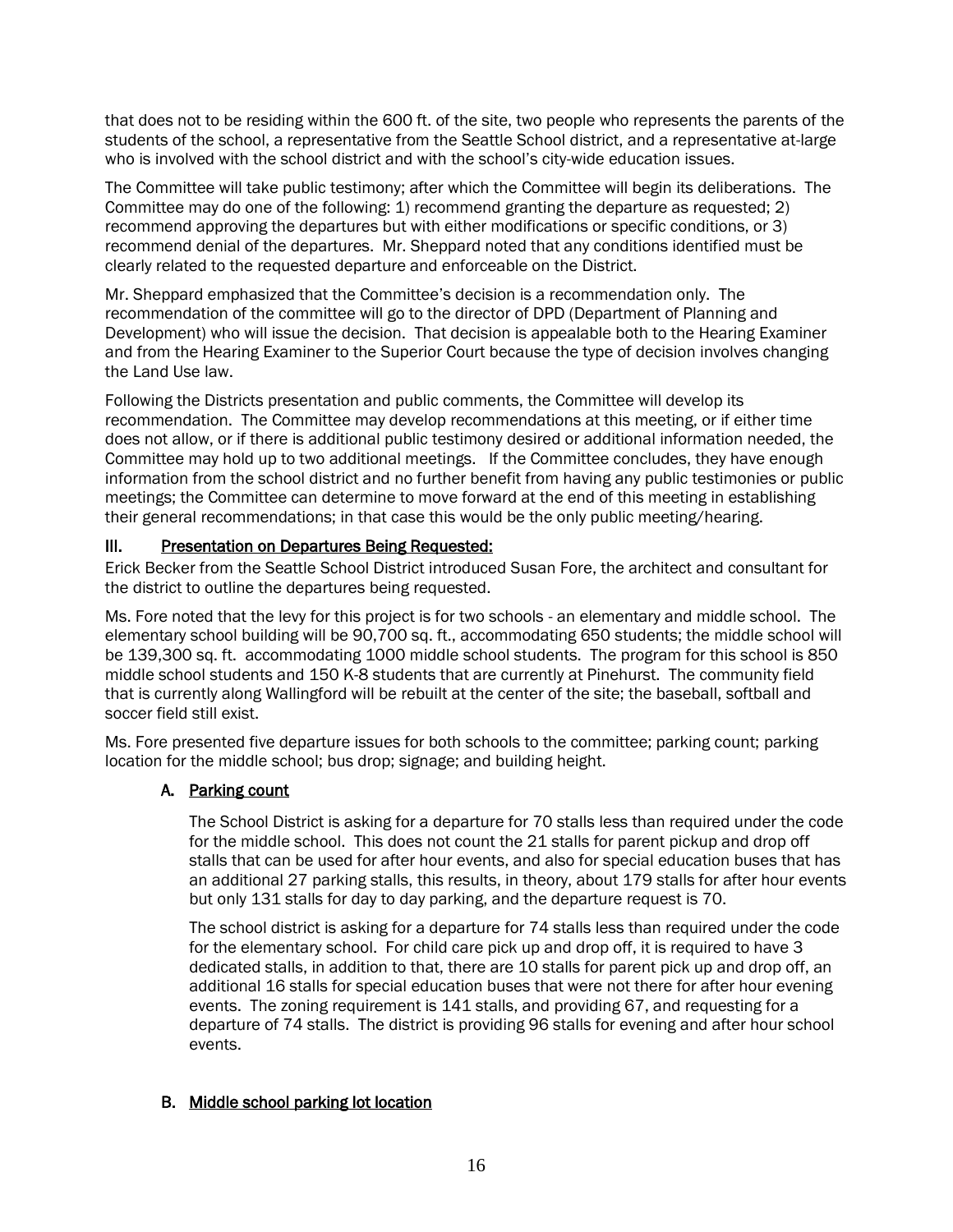The current parking lot at the south east corner is anywhere from  $10 \frac{1}{2}$  ft. down to 9 ft. The zoning for a low rise residential code needs to be 10 ft. from the property line. The district is requesting for a departure of 9 ft. instead of 10 ft. from the parking line.

#### C. General education buses

The District is requesting the authority to load and unload busses on the adjoining streets rather than on-site. There would be 10 buses on Stone Ave. N to serve the middle school; about 10 buses along Wallingford to serve the elementary school. There was discussion with the traffic consultant and the district that the load and unload will be during school hours and it will be open for afterschool hours for neighborhood parking. In addition, there are special education buses for both middle and elementary schools, the zoning code requires that all buses be provided on site; the departure request is to have half of the buses be offsite.

#### D. Signage

The two zones allow either a non-illuminating sign or an electric sign. An electric sign has wiring and provides only a little bit of light itself. The departure request for the elementary school is to have fixed sign letters and have a light shine on the sign to light in order to be able to read at night; for the middle school, the departure request is to have a reader board with a scrolling text in addition to having a light to illuminate it.

#### E. Building height

The District is requesting greater than allowed height both at the middle and elementary schools. The departure request for the elementary school is 39 ft. instead of the 35 ft. the zoning code allows. The baseline is 33 ft. with a mechanical penthouse for equipment that is 4 ft. tall. For the middle school departure with similar condition but since it is a three story building and it does not slope more to the south, the departure request is for 58 ft. to the top of the mechanical penthouse; it is 12 ft. taller and the mechanical penthouse is 10 ft. taller. The school is not much taller to the neighbors closer to 90<sup>th</sup> or 92<sup>nd</sup>.

Marty Hefron, the principal from Hefron Transportation and the traffic engineer for this project was introduced to give a brief summary about parking and traffic issues. Ms. Hefron reminded the committee that the parking requirement is based on assembly space, this is a parking need generated by large evening events and demand on site. Most of the everyday and middle of the day parking demand, it can be accommodated by most of the demand. Ms. Hefron commented the demand for more parking will be for very large events; and one of the mitigation features is having the school to announce the neighborhood when will these large events will occur.

Ms. Hefron noted that a full traffic analysis was undertaken which took into account analysis in the broader area including along Aurora, 85<sup>th</sup>, and Wallingford. She noted that the School District has committed to having staggered start and end time; in order to reduce congestion at peak hours. The biggest issue on traffic for the middle school that was identified was during the morning period because it overlaps with the peak morning commute. A drop off activity test was conducted to identify what could occur on the lot or driveway, and one of the mitigation is to provide safe crosswalks.

Ms. Hefron commented that bus activity in the morning will be a drop and go operations; buses will pull on the curb and pull off once it is empty. In the afternoon period, buses will be stack up and will using the full end of the lot for staging; all other times, for example, evening events, all other area will be available for parking.

#### IV. Committee Clarifying Questions:

Mr. Lembo asked if the traffic study is available to the public. Ms. Hefron mentioned that the study is available and will be made available to the committee.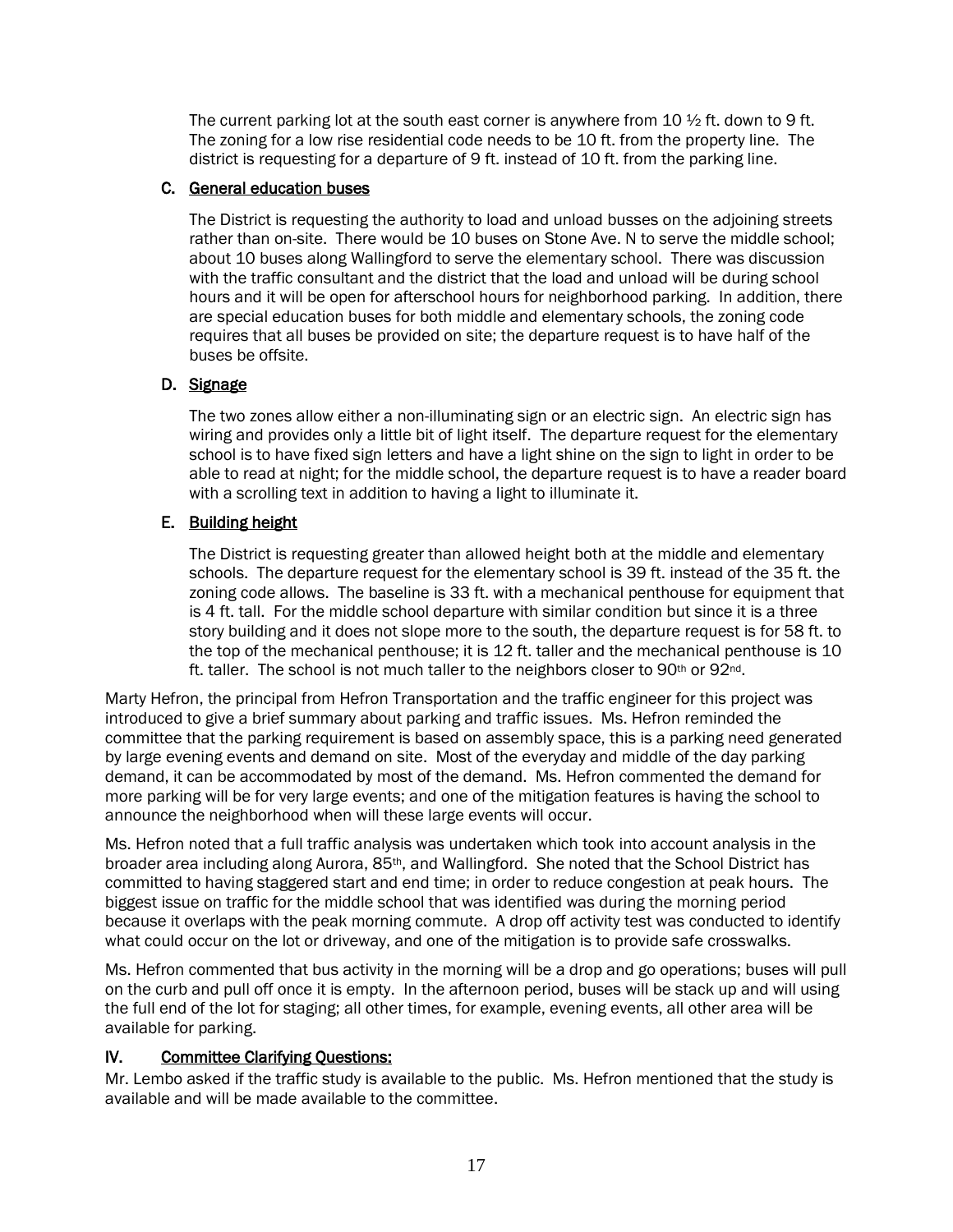Ms. Hefron noted that the traffic studies looked at various mitigation measures. There is a committee set up that will review all safety protocols before the school opens including crosswalks, crossing guards for elementary schools, analysis for an always stop intersection. SDOT needs to decide whether a traffic signal is safer that an always stop intersection. Ms. Hefron mentioned that they recommended safety studies and measures as well.

Ms. Kearns stated that with the staff and students and the enrollment as well as volunteers that will be following, there will be a tremendous volume of people on site that will result in a great deal of parking pressure throughout the neighborhood. .Ms. Hefron responded that her firm did a detailed parking survey during middays and weekends and that there are 1000 spaces available within 800 ft. of the site. More than half of those spaces are typically vacant and can be used by support staff parking.

Ms. Hefron also noted that they did a parking analysis for larger events but did not evaluate traffic associated with those events. A suggestion was made to regulate the start time of events.

Mr. Sheppard noted that he did not hear from the District's overall rational for the departure. Mr. Sheppard stated that he assumed that the departures being requested are to preserve the central open space. District staff agreed.

And service loading docks. It is about a balance and preserves socialization.

#### V. Public Comments and Questions:

Mr. Sheppard opened the discussion for public comments and questions.

Comment from Chris Jackins: Mr. Jackins stated that he is a coordinator for the Seattle Community State School. He provided copies on conditions regarding the departure that includes the following: preserve history of the site due to its historical and archaeological impacts, native murals should be preserved and respect Indian heritage. He urged tht the departures be denied.

Comment from Donovan Leo: Mr. Leo asked for clarification concerning the heights and specifically the relationship between the need for the height departures and the enclosing of the rooftop mechanical equipment. He noted that this equipment can be very noisy.

Ms. Fore responded that mechanical equipment includes heat pumps and ventilation equipment and that it is enclosed in a mechanical penthouse to minimize the noise pollution and are working with SPU to figure ways co-locate some of that capacity.

Comment from Chris Foster - Mr. Foster stated that the general idea of more schools is great; would like to know what is the timeline and when this school will is going to be built,. Fore responded that construction will begin on spring 2015 with the school opening on fall of 2017. Mr. Becker mentioned that the funding is in place and it is funded through a levy that was recently passed.

This ended the list of persons who had signed up on the speakers list. Mr. Sheppard then opened the floor to comments from those who had not signed up to speak. These individuals generally spoke anonymously without providing specific names and addresses.

A variety of meeting attendees noted that the designs being presented at the meeting were substantially changed from previous iterations and expressed dissatisfaction with the lack or prior engagement by the Seattle School district. They generally called for additional School District meetings and many suggested that the two-school model for the site was seriously flawed. Several persons noted that the two school model would result in the loss of open spaces and the needs to pursue departures without significant benefits to the neighborhood.

Mr. Sheppard noted that most of the comments being raised are about the general design. These design questions should have been dealt in the design meetings, and encouraged the public to keep the comments to the terms of the desirability of the departure.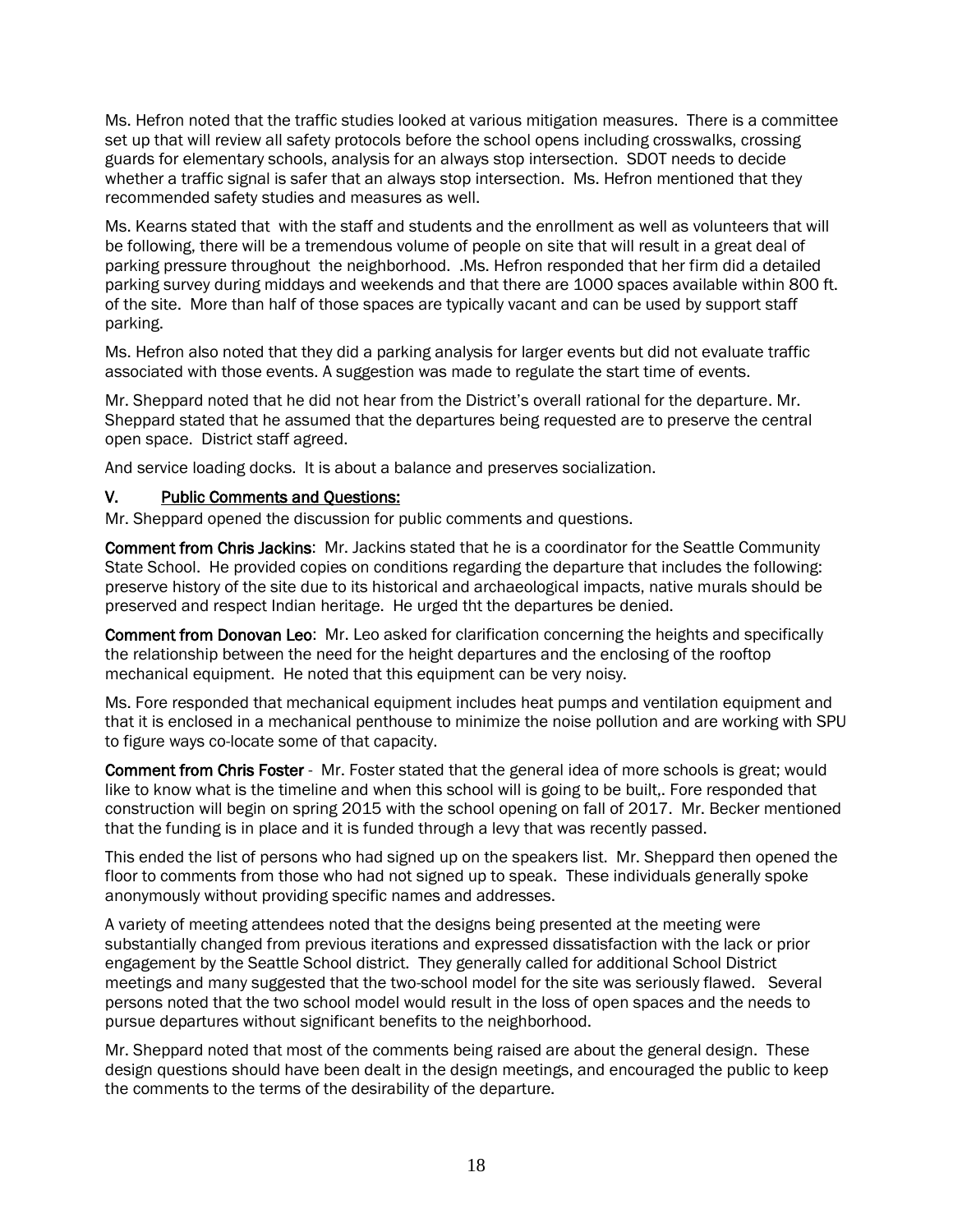Mr. Lembo made a comment that they were unaware of the design meetings and the previous design meetings he attended are totally different from what is being presented.

Comment from Erin Morris: Ms. Morris noted that this is an advanced placement schools, not a neighborhood school. This will result in greater impacts to the neighborhood while neighborhood children will generally go elsewhere. Mr. Becker responded that the middle school is partially a neighborhood with advance placement program; K-8 from Pinehurst. The, elementary school is for advanced placement only but is not specifically designed for this program.

#### VI. Committee Deliberations:

Mr. Sheppard opened the meeting to committee deliberations. He briefly went over the criterial for evaluation of the District's requests.

Mr. Sheppard noted that there appeared to be many questions and issues being raised, He asked committee members whether they felt that they had either sufficient information of time to proceed with deliberations at the meeting.

Members stated that they did not feel comfortable proceeding without additional meetings. After brief discussion it was moved:

That this process be considered sufficiently complex to warrant more than one meeting and that at least on additional meeting be held.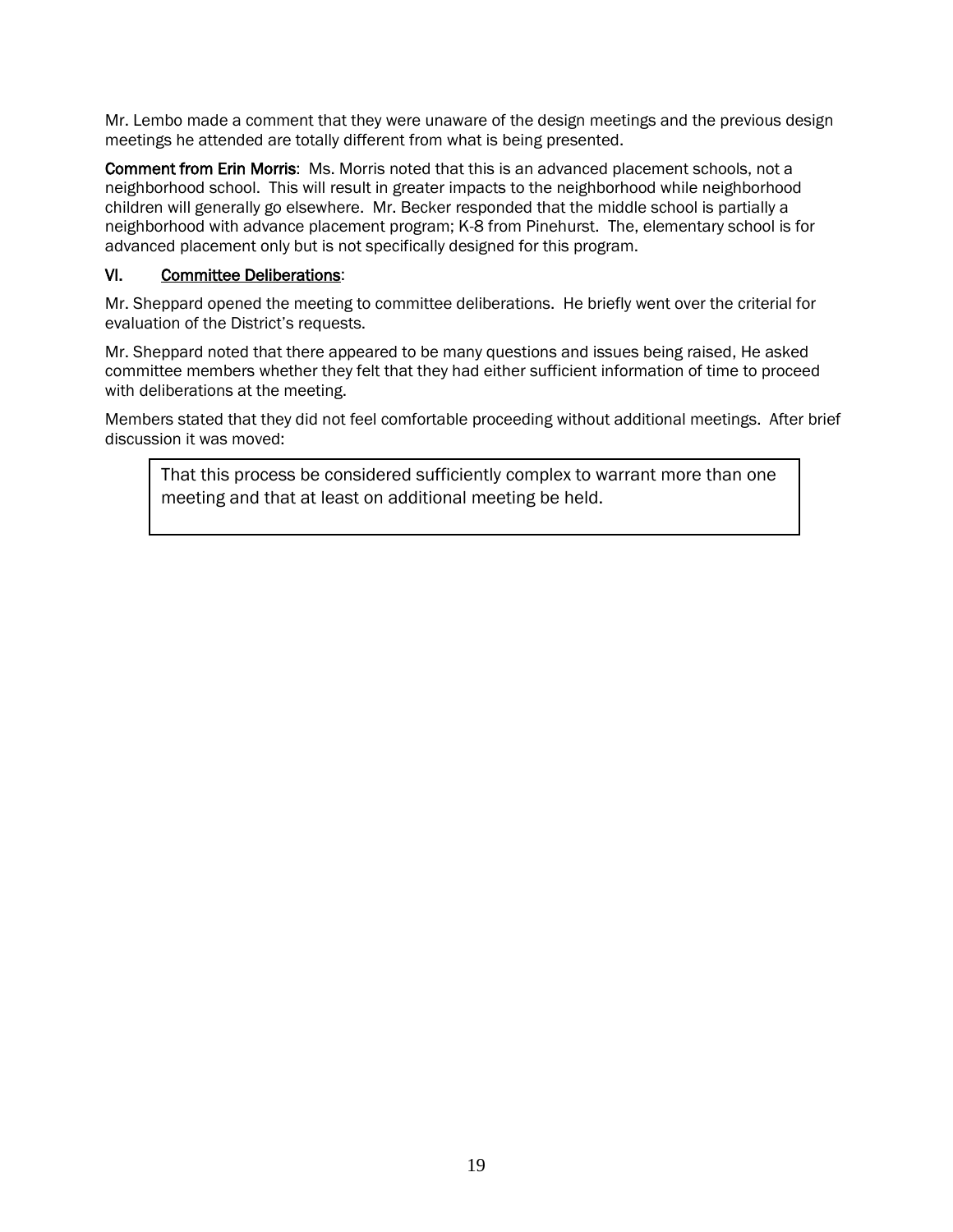#### **Wilson Pacific Elementary School Design Departure Committee**

#### **Members**

Brent Johnson David Smith Liz Kearns Faye Garneau Gayle Herman John Lembo Michael Carney Mike Cuadra Rebecca Baiback-Penkala Richard Min

#### **Ex-Officio Members**

Steve Sheppard – DON DON Holly Godard – DPD Wilson Pacific Development Standards Departure Advisory Committee Meeting #2 Meeting Notes May 28, 2014

#### Members Present: Staff Present

Brent Johnson **Existence** Eric Becker David Smith Steve Sheppard (DON) Liz Kearns Gayle Herman John Lembo Rebecca Baiback-Penkala

#### Others Present

See Attendance Sheet

#### I. Opening of Meeting and Introductions:

The meeting was opened by Steve Sheppard from City of Seattle, Major Institutions and Schools Program Brief introductions followed.

#### II. Description of the Process:

Mr. Sheppard stated that this process is governed by the Seattle Municipal Code Section 23.68 which specifies how the meeting is run. He noted that Seattle does not have a school zone; instead, the city allows schools in all zones, subject to the development standards of the underlying zone. Since most schools are in residential neighborhoods and are zoned "single family", this can present challenges. Schools are not single family homes and cannot meet the underlying zoning requirements. Thus, the Land Use code contains provisions that allow the Seattle School District to request exemption from the provisions of the Land use Code. They may request exemptions or "departures" from many of the provision of the code.

Mr. Sheppard noted that this is the second meeting of the committee but since the District choose to delay the process to hold a broader community meeting, this meeting would be run similarly to a first meeting. The School District will present the specifics of the departures being requested, the committee with then take public testimony; after which the Committee will begin its deliberations. The Committee may do one of the following: 1) recommend granting the departure as requested; 2) recommend approving the departures but with either modifications or specific conditions, or 3) recommend denial of the departures. Mr. Sheppard noted that any conditions identified must be clearly related to the requested departure and enforceable on the District.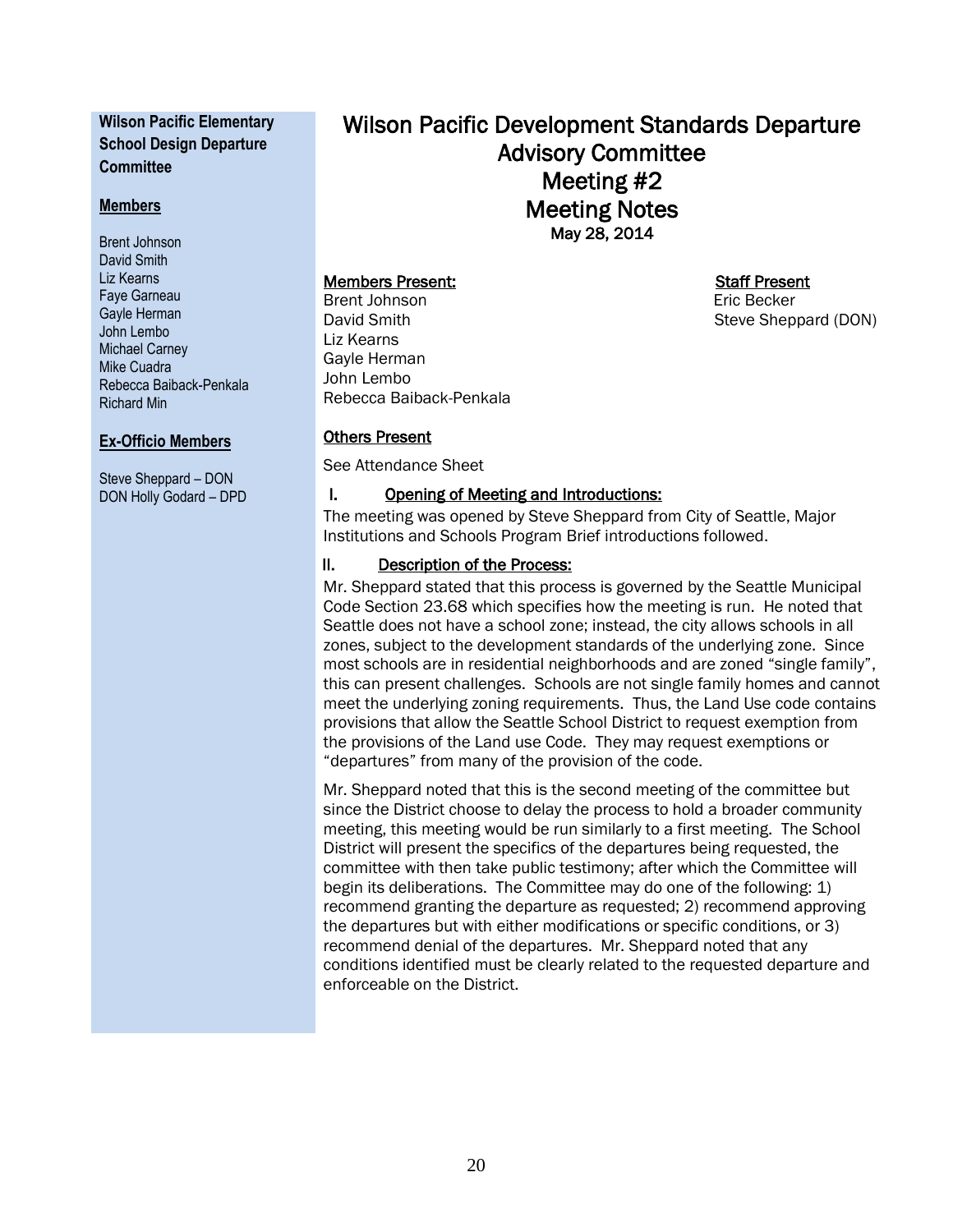#### III. Presentation on Departures Being Requested:

Mr. Eric Becker of the Seattle School District introduced the team that will be managing and facilitating this building project; this includes teams from Mahlum Architecture, Shiels Obletz Johnson, Inc. (SOJ) management group, Hefron Transpiration and the general contractor team. Mr. Becker is the project manager for this construction.

Ms. Fore summarized the needs and mitigations for the following departures:

#### A. Less than required on-site parking

The School District is asking for a departure for 70 on-site spaces less than required for the middle school. This does not count the 21 stalls for parent pickup and drop off stalls that can be used for after hour events, and also for special education buses that has an additional 27 parking stalls, this results, in theory, about 179 stalls would be available for after hour events but only 131 stalls for day to day parking,.

The School District is also asking for a departure for 74 stalls-on-site spaces less than required for the elementary school. For child care pick up and drop off, it is required to have 3 dedicated stalls, in addition to that, there are 10 stalls for parent pick up and drop off, an additional 16 stalls for special education buses that were not there for after hour evening events. The zoning requirement is 141 stalls, and providing 67, and requesting for a departure of 74 stalls. The district is providing 96 stalls for evening and after hour school events.

The current parking lot at the south east corner is anywhere from 10  $\frac{1}{2}$  ft. down to 9 ft. The zoning for a low rise residential code needs to be 10 ft. from the property line. The district is requesting for a departure of 9 ft. instead of 10 ft. from the parking line.

#### B. On-street bus loading and unloading

The District is requesting that buses load and unload on-street. There would be 10 buses on Stone Ave. N to serve the middle school; about 10 buses along Wallingford to serve the elementary school. Bus loading and unloading will be limited duration and will be available at other times for neighborhood parking. In addition, there are special education buses for both middle and elementary schools, the zoning code requires that all buses be provided on site; the departure request is to have half of the buses be offsite.

#### C. Signage

The District is requesting signage for both schools. The two zones allow either a nonilluminating sign or an electric sign. An electric sign has wiring and provides only a little bit of light itself. The departure request for the elementary school is to have fixed sign letters and have a light shine on the sign to light in order to be able to read at night; for the middle school, the departure request is to have a reader board with a scrolling text in addition to having a light to illuminate it.

#### D. Building height

The departure request for the elementary school is 39 ft. instead of the 35 ft. the zoning code allows. The baseline is 33 ft. with a mechanical penthouse for equipment that is 4 ft. tall. For the middle school departure with similar condition but since it is a three story building and it does not slope more to the south, the departure request is for 58 ft. to the top of the mechanical penthouse; it is 12 ft. taller and the mechanical penthouse is 10 ft. taller. The school is not much taller to the neighbors closer to  $90<sup>th</sup>$  or  $92<sup>nd</sup>$ .

#### IV. Committee Clarifying Questions: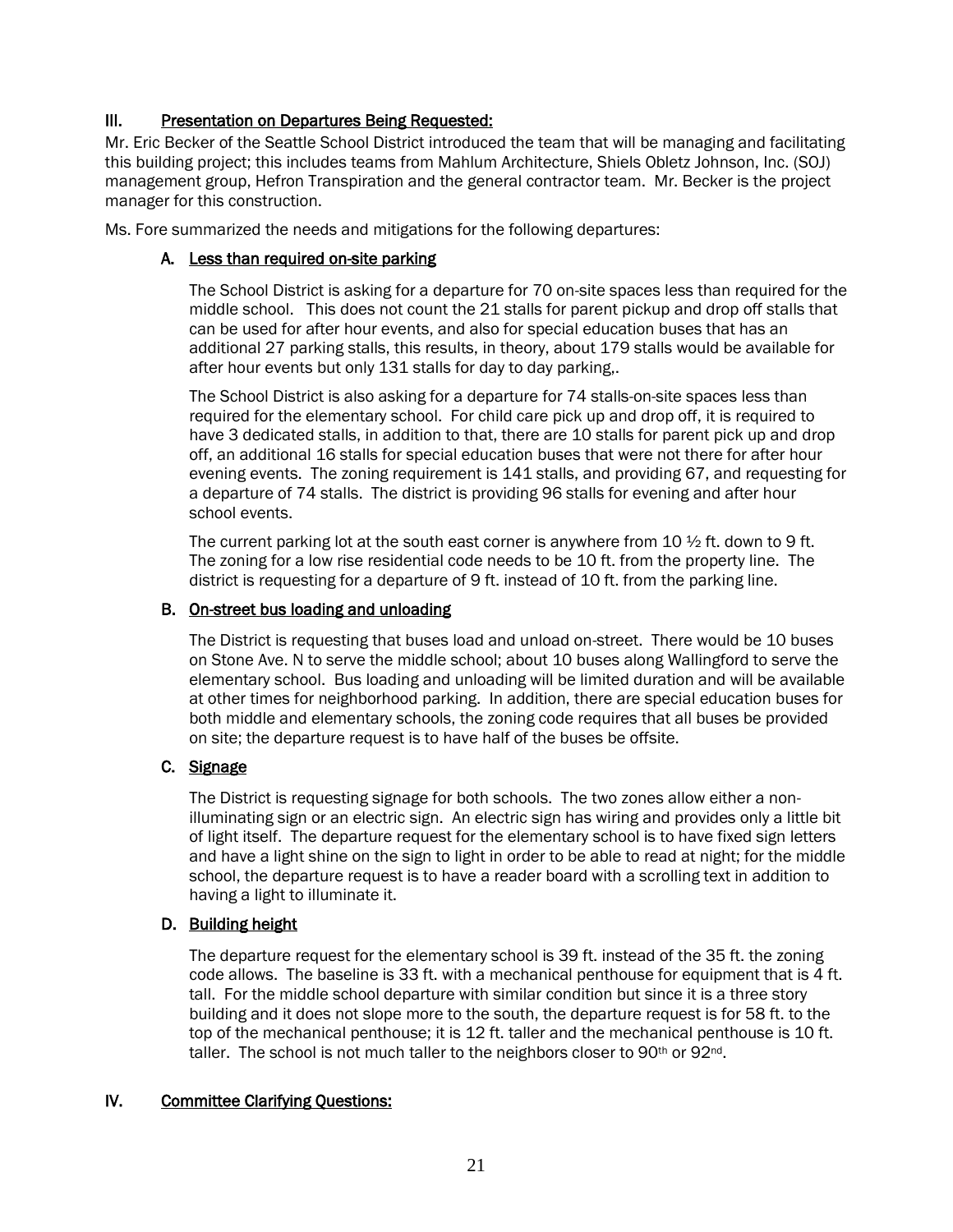Mr. Sheppard began to open the discussion for committee's clarifying questions.

Mr. John Lembo made a comment that if the height restriction departure that was presented will be voted on separately. Ms. Fore mentioned that the vote will be discreetly.

A comment was made regarding the departure of the buses for the elementary school and would like to know the path of the child where it will be coming off from the bus. Ms. Fore provided a diagram that shows the path (widened sidewalk, steps that go down to the front of the school).

Mr. David Smith asked about parking, traffic studies and methodology used for these studies. Ms. Fore mentioned that Tod McBryan from Heffron Transportation will provide a presentation to answer these questions.

A comment was made about the special ed buses that in the last meeting, these buses would offload not directly to the curb adjacent to the school building, but in the middle of the parking lot and the children would cross from there. Ms. Fore mentioned that special ed buses are not part of the departure process, but there are options in discussion with the School District about special ed bus drop offs. Ms. Fore noted that parent pick up and drop off will stay on site.

Mr. Lembo asked where would the kids that will be coming from the north of the site be walking to the school. Ms. Fore answered that in the elementary school there is a public sidewalk walkway that goes to the central hallway which connects to the main entrance of the school. There are also gate along the fields that will be available, but not a separate back door.

Mr. Lembo made a comment about having the kids walk through the field when it rains, and he is not excited about this option. Ms. Fore mentioned that this is not a departure issue but will look into this.

A comment was made regarding any information that is available on how this facility provides parking compared to the rest of the schools in the district for an urban site. Ms. Fore responded that these questions will be answered from the transportation studies presentation.

Mr. Sheppard introduced Tod McBryan from Heffron Transportation to provide a brief overview about the transportation and traffic studies that was conducted in this site.

Mr. McBryan mentioned that most of the information that he will be presenting were presented at the last departure meeting. Mr. McBryan informed the committee that he has been preparing and evaluating transportation, traffic and parking studies and issues in many school districts in the last twenty five years. The Wilson Pacific report is available in the SEPA package. Mr. McBryan mentioned that the analysis made include evaluating and determining the time of day, number of school trips, traffic operations at night, sign access, bus loading, pedestrian crossings, on-street parking during school days and evenings as well as construction traffic and mitigation. There was a chart presented that shows traffic peaks during school peak time periods; this counts the total volume of transportation on the streets.

Mr. McBryan also mentioned that an analysis was made regarding mitigations on certain area intersections. The City of Seattle and SDOT are responsible to address these mitigations; this include having the City at its discretion, having the intersections signalized or un-signalized and also formally striping the lanes in the intersections.

Mr. McBryan noted with regards to on-street parking utilization studies, the City uses a Tip #117 methodology.

Mr. Smith asked about Tip #117 whether it is 400 ft. required for walking distance. Mr. McBryan mentioned that for school projects the City asks for 800 ft.

A comment was made regarding zone parking if it will extend to the neighborhood as parking congestion is a concern and that a request to the City needs to be extended for RPZ. Mr. Sheppard made a comment that this is established by the North Seattle Community College Master Plan.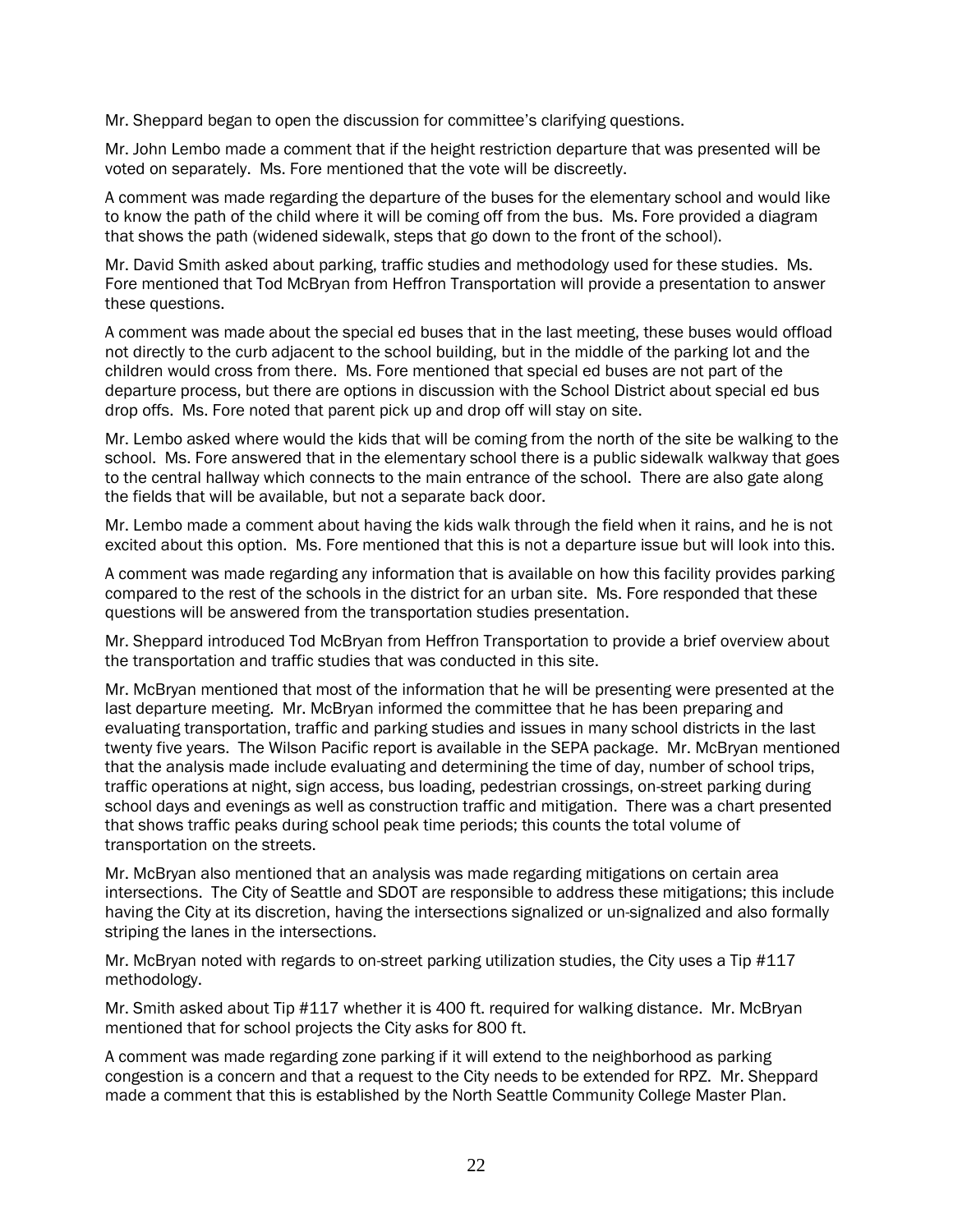Mr. Lembo asked about traffic flow and what type of reference standard that was used for this type of school and whether traffic flows includes after school activities, sports and band practices, etc.

Mr. McBryan responded that the traffic flow studies represent average conditions for a particular type of school, i.e. elementary, middle school, and K through 8.

A comment was made if the data reflects to a Magnet-type school. Mr. McBryan responded that the rate is based on a variety of different types of schools.

#### V. Public Comments and Questions:

Mr. Sheppard opened the discussion for public comments and questions.

Comment from Chris Jackins: Mr. Jackins stated that he was the coordinator for the Seattle Committee to Save Schools. He stated that the impacts on the neighborhood are two great. He stated that the departure process is ongoing when the district has not completed its environmental process. The Landmarks board has voted 8-0 to designate this building as an historic monument. This puts the process in question. He noted that the number of students allocated to both sites is too great.

Comment from Trina Harmon: Ms. Harmon noted that she was representing the Native American Tribes. She stated that this site is significant for the Native American community. These departures will greatly impact the neighborhood especially the historical archaeological significant of this site and especially the Duwamish tribe. She briefly read a letter from the Chief of the Duwamish tribe speaking to the great significance of this site and urged denial of the departures.

Comment from Michael Kabalin: Mr Kabalin stated that l he was a resident along Wallingford Avenue North closer to North 92<sup>nd.</sup> Street. He stated that he appreciated more parking and parking availability. He noted that he experiences problems with parking now. He also questioned the adequacy of setbacks. He noted the District's maintenance of its open space is currently deficient and stated that he was concerned that this might continue as a problem

Comment from Jim Padeaux: Mr. Padeaux lives along Wallingford and made a comment about how disappointed he is about the setback that is north of the school. He noted that traffic is currently heavy on Wallingford Avenue North and that this proposal will only make it significantly worse.

Comment from Kim McCormick: Ms. McCormick stated tht she was a parent of a student. She stated that she was concerned with parking especially during evening events, the amount of volunteers in the elementary school and the number of kids that will be coming to the school; she mentioned about how SDOT did a school road safety workshop meeting that covers street safety and safe walk tours and routes; she would like to have no parking in front of the school.

Comment from Richard Aramburu: Mr. Aramburu stated that he is an attorney that represents the Wilson Pacific One coalition of neighbors and interested citizens. He directed member's attention to the letter provided by him. He noted that the committee's deliberations should be guided by the Seattle Municipal Code. He outlined those criteria that are noted in the code as follows:1) impact on neighborhood character, traffic, open space; and 2) why there is a need for the departure.

Mr. Aramburu stated that the departures are being requested solely because the site is simply too small for the programs proposed. He noted that these departures that were presented needs to be denied because it does not meet and follow the code. The Seattle City Council passed these series of rules and codes and the School District should follow these rules.

He noted that the code intends that all school activities be on site. The code is very clear that the only way that buses are allowed off-site only is it will contribute to the reduced demolition of residential structures. There are no homes on site and therefore this departure is not allowed. He further stated tht the District is under estimating the need for busses.

He also noted that the District's transportation consultants used a series of standard criteria. However, this is a magnet school and those criteria are therefore suspect.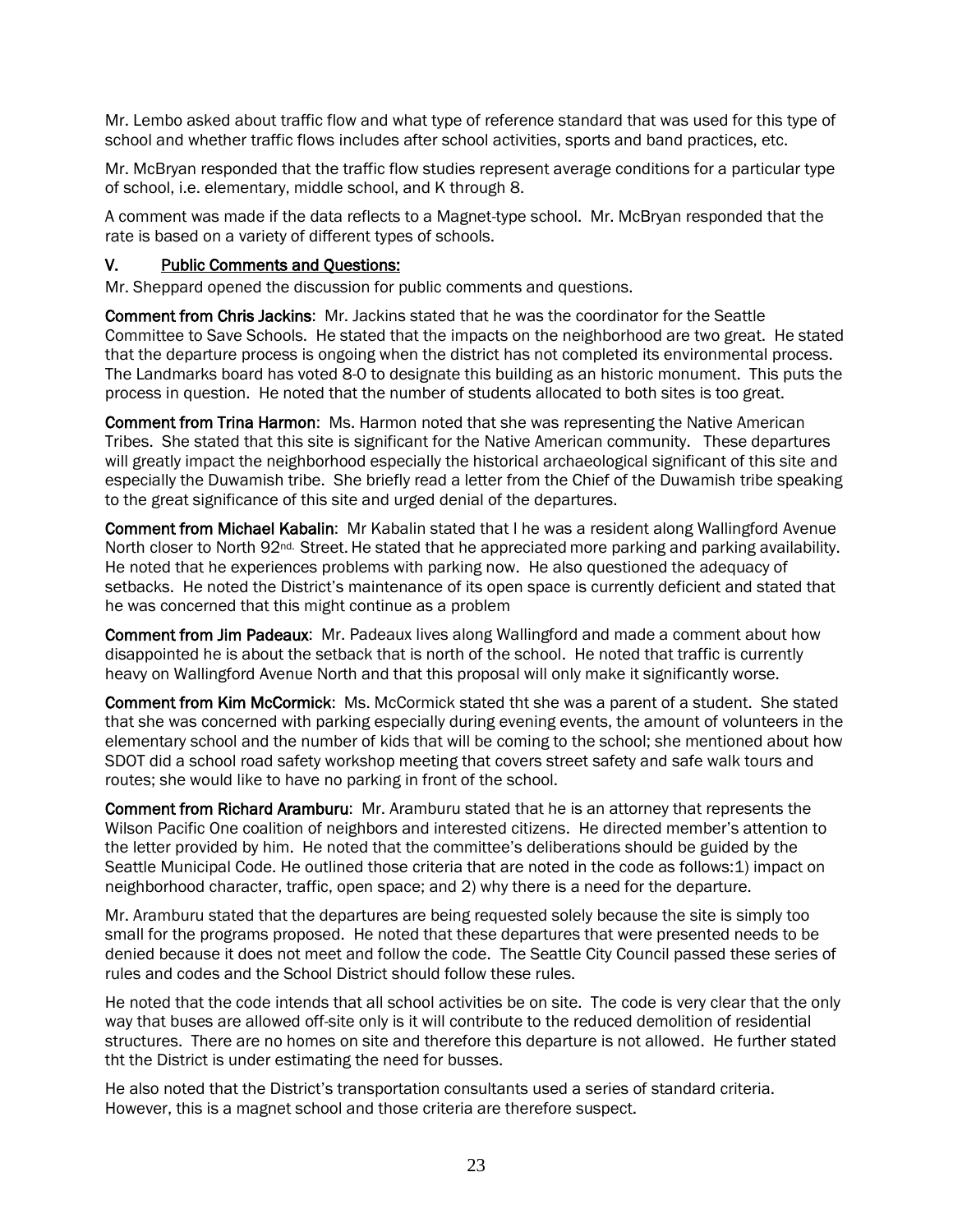Comment from Bob Messina: Mr. Messina asked if there was an existing bus route plan and safe routes.

Mr. McBryan responded that they currently do not have a plan, but once a plan has been developed; it will look at the safest routes available.

Comment from Rene Amuallos: Ms Amuallon stated that the open space is critical and that this proposal is too intensive..

Comment from Lory Benhoff: Ms. Benhoff stated that she opposed granting any of the departures being requested. In addition she noted the severe flooding problems in the neighborhood. Flooding occurs multiple times and that the flooding issue has not been addressed. She further stated that the lack of a full EIS for this project is a major deficiency. She stated that she initially supported the proposal when it was intended for neighborhood children, but since it is not proposed as a APP program campus, she no longer supports this proposal. She noted that on-street parking is already almost impossible during the school day and that with all of the app parents, staff and visitors from these two schools it would become even worse. The District should refurbish the American Heritage School and the other current building, including retention of the historic murals instead of tearing it down.

This concluded comments from those who had signed in to speak. Mr. Sheppard noted that there appeared to be others who still wanted to speak and briefly opened the floor to additional comments.

Comment from an anonymous person: made a comment about the AP program at the elementary school; and noted that there will be no neighborhood students will be coming in to this school.

The School District commented that AP program is a decision made by the School Board

Comment from an anonymous person: made a comment about if the studies include the Northgate traffic link and there are a lot of traffic along Wallingford and  $92<sup>nd</sup>$  and if an analysis is done during peak hours.

Comment from Michael Grassley: Mr. Grassley made a comment about parking and the requirement and greater need for more parking spots; there are approximately eight times a year of events happening in the school

Comment from Joyce Crandall: Ms. Joyce lived in the neighborhood for 55 years and would like to know why there is a need for a grade school if we already have Bagley; kids can go to Bagley.

Comment from Dave Anderson: Mr. Anderson asked if the athletic field will be lighted.

The School District responded that the field will not be lighted.

**Comment from an anonymous person:** made a comment not to approve offsite bus loading.

Comment from an anonymous person: made a comment that he has been living in the neighborhood for 40 years across the street from Wallingford; would like to get rid one of the schools and rebuild the playfield instead.

Comment from Mike Taylor: Mr. Taylor commented that there were deceptive tactics involved on how these two schools are on the same site.

Comment from Kelly LaRue: made a comment about how the Seattle Schools are growing and that there are a lot of concern citizens about this bad plan that does not make any sense; there are a lot of variance and why are we rewriting Land Use policies.

Mr. Sheppard ended the public comment period but informed the audience if they have any questions that needs to be answered is to email him and will forward them to the School District.

#### VI. Committee Deliberations: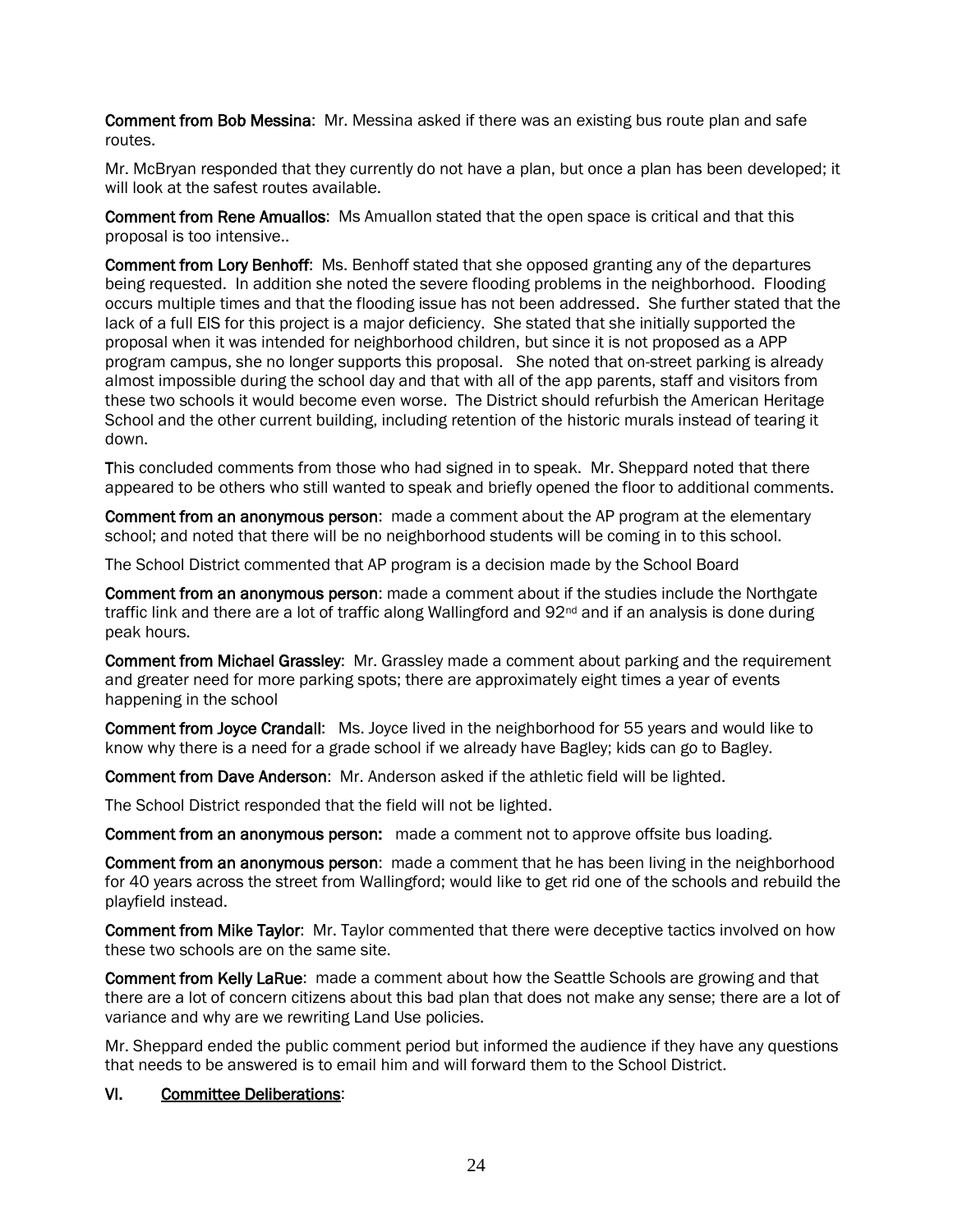Mr. Sheppard noted that during the first meeting, there were a lot of questions that came out for the School District. The School District responded with community meetings to discuss these questions. Mr. Sheppard emphasized that tonight's meeting is not intended to answer questions about the nature of the school programs, SEPA and MUP issues. The scope of the committee is very limited. The committee's task is to give recommendations to the City regarding the departure request.

A comment was made about where to get updated information regarding the SEPA and other school programs so the community and the neighborhood will be well informed. The School District responded that the information is available in their website.

#### VII. General Discussion of other Issues:

Mr. Sheppard noted that the meeting had already extended far beyond the scheduled adjournment time and that that there will clearly need to be a third meeting. Members agreed. Mr. Sheppard stated that there will be no School District presentations at the next meeting since it has already been presented in the previous two meetings. There will be opportunities for committee members to speak, make comment and ask questions about the specific departure request that will lead to the committee's recommendations. Mr. Sheppard mentioned that issues regarding the school programs in general can be taken into account in developing the recommendations, but emphasized that the committee's role is limited.

Mr. Sheppard noted that the normal meeting notification process will proceed, and the committee members will be notified via survey to determine the date for the next meeting. Once the date is determined, the meeting notice will be sent via email or through mail to any citizens who attended or signed the tonight's attendance sheet.

#### VIII. Adjournment:

No further business being before the Committee the meeting was adjourned.

The motion was seconded and passed unanimously.

The committee proceeded to develop a list of information that requested be provided prior to the next meeting. These included:1) full traffic studies, 2) greater clarification on the design including general floor plans and elevations;3) identification of alternatives that might involve no departures with identification of the impacts of the denial of the departures; 4) a comparison of departures requested at other similar schools.

#### VIII. Adjournment:

No further business being before the Committee the meeting was adjourned.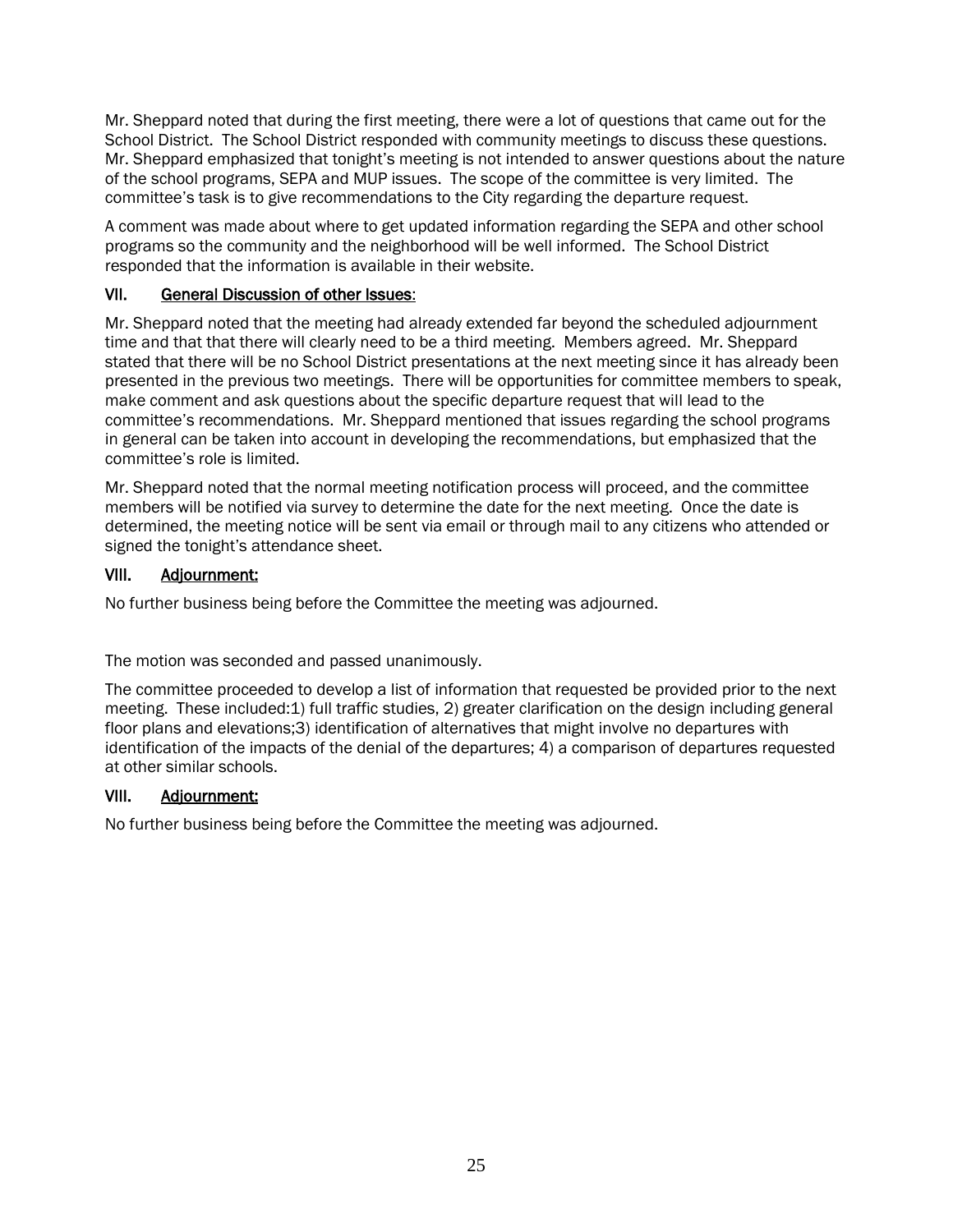#### **Wilson Pacific Elementary School Design Departure Committee**

#### **Members**

Brent Johnson David Smith Liz Kearns Faye Garneau Gayle Herman John Lembo Michael Carney Mike Cuadra Rebecca Baiback-Penkala Richard Min

#### **Ex-Officio Members**

Steve Sheppard – DON DON Holly Godard – DPD Wilson Pacific Development Standards Departure Advisory Committee Meeting #3 Meeting Notes June 25, 2014

#### Members Present: Staff Present

Brent Johnson **Existence** Eric Becker David Smith Steve Sheppard (DON) Liz Kearns Gayle Herman John Lembo Michael Carney

#### Others Present

See Attendance Sheet

#### I. Opening of Meeting and Brief Discussion of Agenda and Format:

The meeting was opened by Steve Sheppard from City of Seattle, Major Institutions and Schools Program. Mr. Sheppard mentioned that this is the third departure meeting; there were three previous meeting held, two by this committee and one by the School District.

Mr. Sheppard noted that all three previous meetings were run essentially as public hearings with substantial public testimony. At those meetings, public comment was taken until all who wished to speak had done so. It was important that the committee members need to hear what the community's issues and concerns; emails, phone calls, and comments has been received Many people spoke leaving little time for the committee to get its work done.

Tonight's meeting is structured as a working committee meeting. The agenda will include a brief introduction; an opportunity for committee members ask the School District questions, ; Public comments will take in order potential commenters signed the attendance sheet and there is a time limit of only 20 minutes, 2 minutes per person.

After the public comment period, the Committee will begin deliberations and discuss each departure.

#### II. School District Responses to Specific Questions Raised by the Committee at the Previous Meeting:

Ms. Susan Fore, from the Seattle School District, handed out a presentation packet that summarized the departures that was presented in the previous meetings for use as reference. Ms. Fore briefly outlined each departure with an emphasis on answering questions previously raised by committee members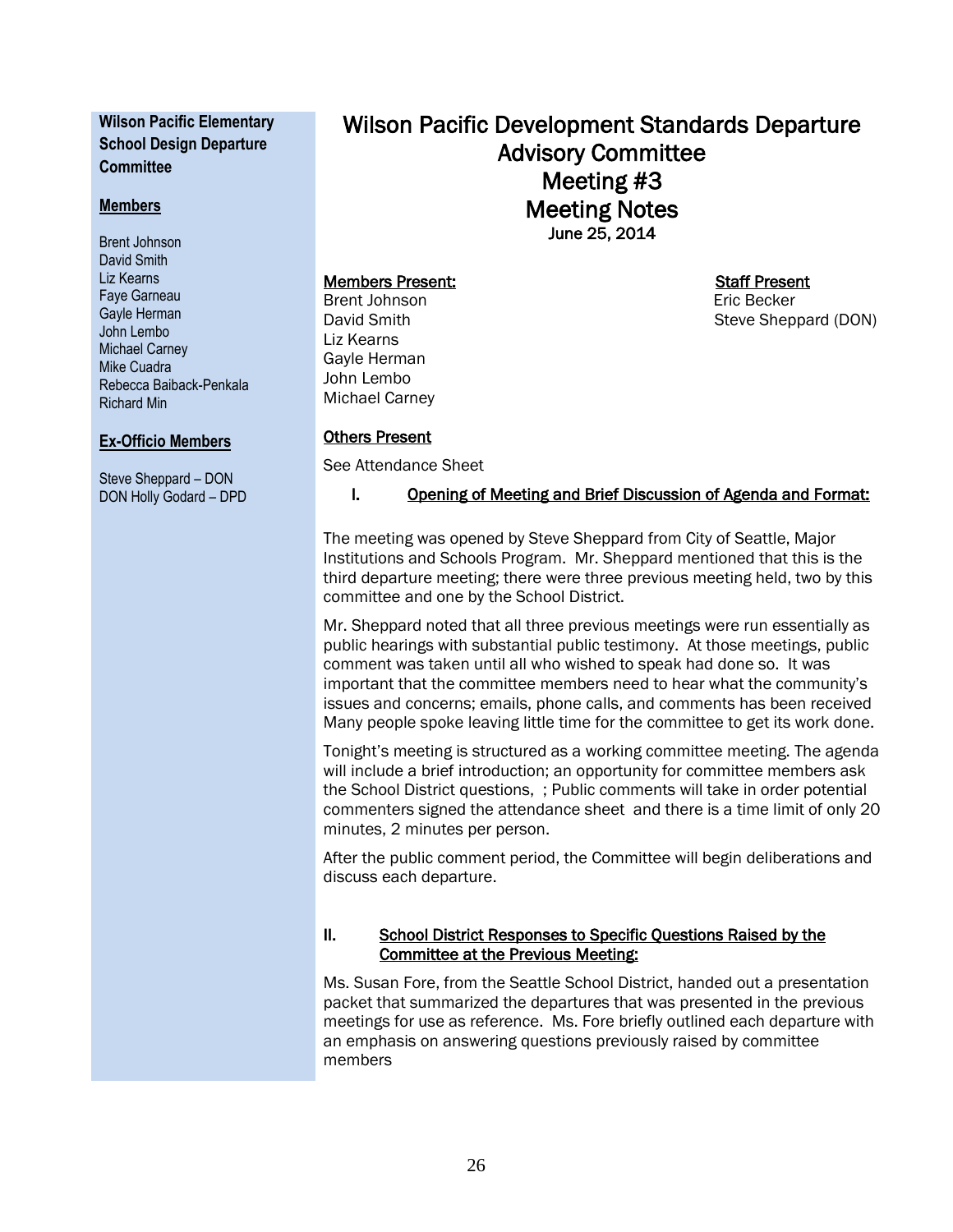#### II. School District Responses to Specific Questions Raised by the Committee at the Previous Meeting:

Ms. Susan Fore handed out a presentation packet that summarized the departures that was presented in the previous meetings for use as reference. Ms. Fore also mentioned about some details that the committee requested from the last meeting is also included.

Concerning the elementary school:

Height - The height departure for the elementary school is to enclose the equipment in a mechanical penthouse. This will result in height about four feet above the code requirements. If the departure is not granted the District would leave the equipment open in which no departure would be required.

Parking - The code requires 141 stalls and the district is providing 67 stalls. The departure is for 74 less than required. If the departure is not granted then the fields will be reduced with parking on a portion of the field space along 92nd Avenue North.

Bus loading - On-street bus loading is proposed along Wallingford Avenue. If the Departure is not granted then additional bus loading would be in the area proposed for added parking off of 92<sup>nd</sup> Avenue North which would further reduce field size

Signage - A departure is being requested for exterior illumination. If the departure is not granted then the sign would be internally illuminated.

Concerning the middle school

Height - The proposal is a three story building which required height departures. IN the event that the departure is not granted, then the floor plan would be greatly extended and further extend into the play field.

Parking - 201 stalls are required and the District is proposing a total of 131 on site. The estimate is that total staff and visitor demand will be about 100 so that there is still capacity.

Bus loading - Bus loading is proposed along Stone Avenue North. If the departure is denied then the busses would be located in the same area as for the elementary school.

Mr. Richard Best, capital projects director for the Seattle Public School encouraged the committee to approve the four departures. Mr. Best mentioned that he has worked with four different school districts and that the parking departure being requested is not unreasonable and from his experience, the end result functions exceptionally well. Mr. Best noted tht denial of the departures would have negative consequences related to educational standards for open space. Denial of the departures would result in open spaces less that required by the educational program. This might result in considerations of acquisition of more property. However as there does not appear to be vacant property available, this would be difficult or impossible.

Ms. Lori Dunn, educational programs manager for the Seattle Public Schools further clarified the need for open space. She stated explained that having 660 projected elementary school students and 1000 middle school student population, having these departures denied will result in decrease in fields in playfields and teaching space. It is important having these 2.5 acres of fields because it promotes curriculum and academic focus, physical education, lifetime activities before and after school, social and cultural interaction and teaching space.

#### II. Committee Clarifying Questions:

Mr. John Lembo noted that the traffic studies have been done are not robust enough. He stated that further attention to the broader parking situation in the neighborhood is needed. Mr. Dave Smith noted tht the evaluations appeared to treat the schools as typical neighborhood serving schools when they are District magnet School. District staff responded that the traffic studies were based on the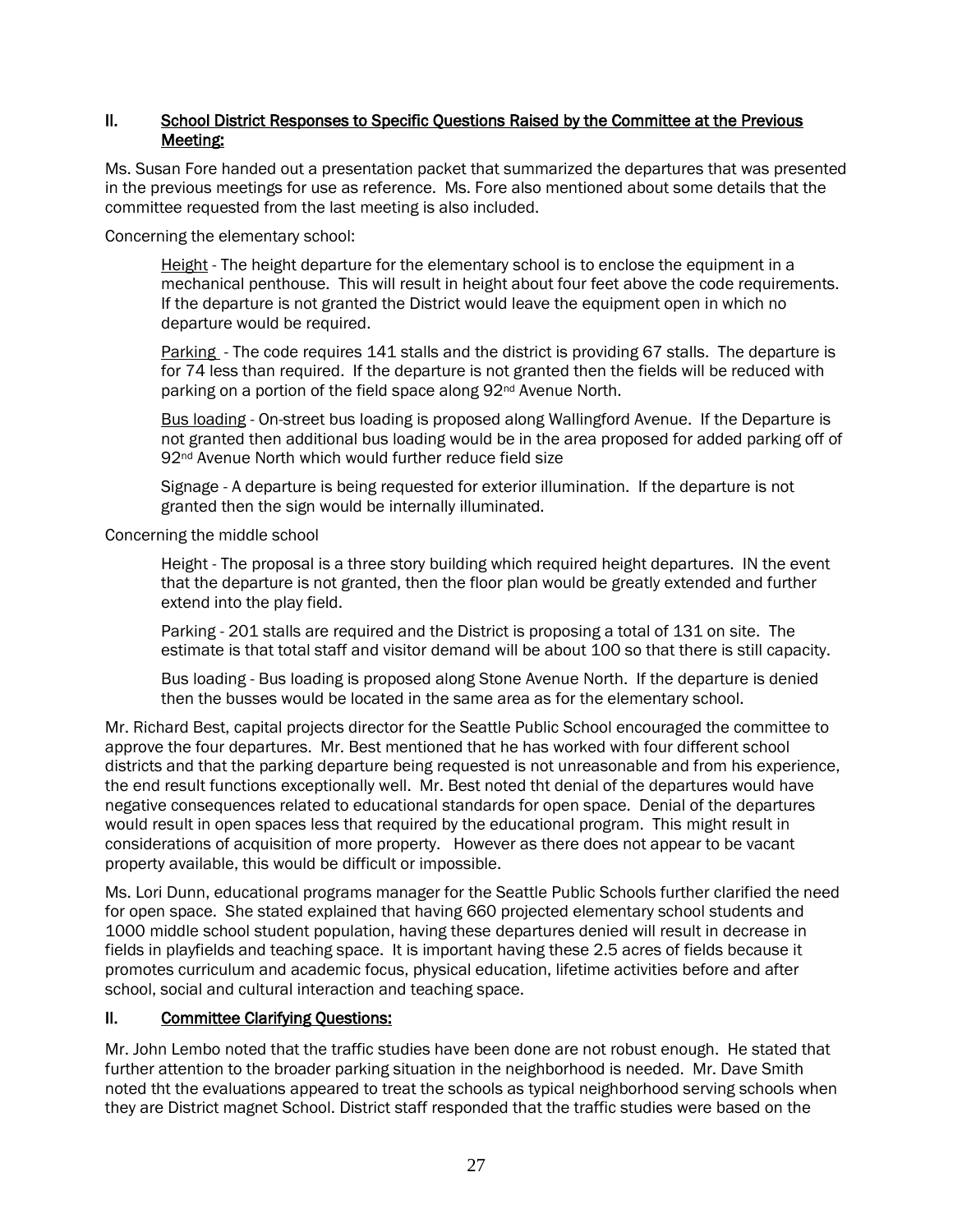programs components to be located at the two schools. Members asked if the school would be used primarily by neighborhood children. District staff responded that many of the students would be from outside of the neighborhood associated with the advanced placement programs, but that some neighborhood children would attend the school programs. Some members expressed dissatisfaction with then. District staff noted that the degree of departures would be similar regardless of the nature of the programs located in the schools.

A comment was made if these proposals for more parking on site for elementary and middle school are comparable to other Seattle schools; Mr. Sheppard noted that parking requirements remain the same while bus loading and unloading are estimates the School District makes.

A comment was made with regards to stacked buses along Wallingford. The School District responded that they are working with Metro about the existing bus stops.

#### III. Public Comments:

Mr. Sheppard opened the discussion to formal public testimony.

Comment from Chris Medina: Mr. Medina noted that he was the president of the North Seattle Baseball Association, an organization of 600 kids for baseball. Local children use these playfields heavily. He noted that there is a critical lack of similar space and urged retention of the open playfield space. He noted tht there were many in attendance that wanted the fields retained.

Comment from Chris Jackins: Mr Jackins stated that he is the coordinator of "Save Seattle's Schools". He noted that it appears that the bus loading departure may not be allowed by the code. IN addition the district did not complete and environmental impact statement for this project.

Mr Jackins noted that the Seattle Historic Commission recently approved historic designation of the site on a unanimous vote. The District's threat to take homes to allow offsite parking should not be taken seriously. Their environmental documents do not reference any housing impacts and if such were to be done a full environmental review would be needed. In conclusion Mr. Jackins stated that the

Comment from Kate Martin: Ms. Martin stated that it was difficult for her to look at these plans and envision two schools sharing the same campus. She noted that the current school accommodated many more students. She noted that preservation of the existing school would be preferable and that it is better to have this site to go to a historic preservation as it is quite possible to accommodate 1,600 students in a renovated school while retaining the critical open spaces.

Comment from Tricia Juhnke: Ms. Juhnke stated that she was the president of the Woodland Soccer Club, and stated that these play fields are very valuable. She further stated that she the departures are reasonable.

Comment from Edwin Laport: Mr. Laport agreed with Chris Medina's comment; look forward for having the kids play ball, and open playing space.

Comment from Richard Aramburu: Mr. Aramburu stated that he represented the Wilson Pacific One Coalition. He noted that he had provided a letter to the committee addressing some of the information presented by the Districts layers related to bus loading. He noted that the code allows departures only to further educational needs and contains restrictive conditions on granting departures for bus loading and unloading that do not appear to be met by this proposal. He stated that if the District is dissatisfied with the code provisions, they it should changes to the Code through the City Council, not through this process. He stated that there is not enough space to accommodate these two schools on this site and; urged the committee to review these departures according to the codes already in place.

The proposal to locate the buses on -street is not allowed under the code and not subject to a departure. Stand-alone parking lots are simply not allowed. He stated that the bottom line is that there is simply insufficient space for this proposal and urged the committee to deny the departures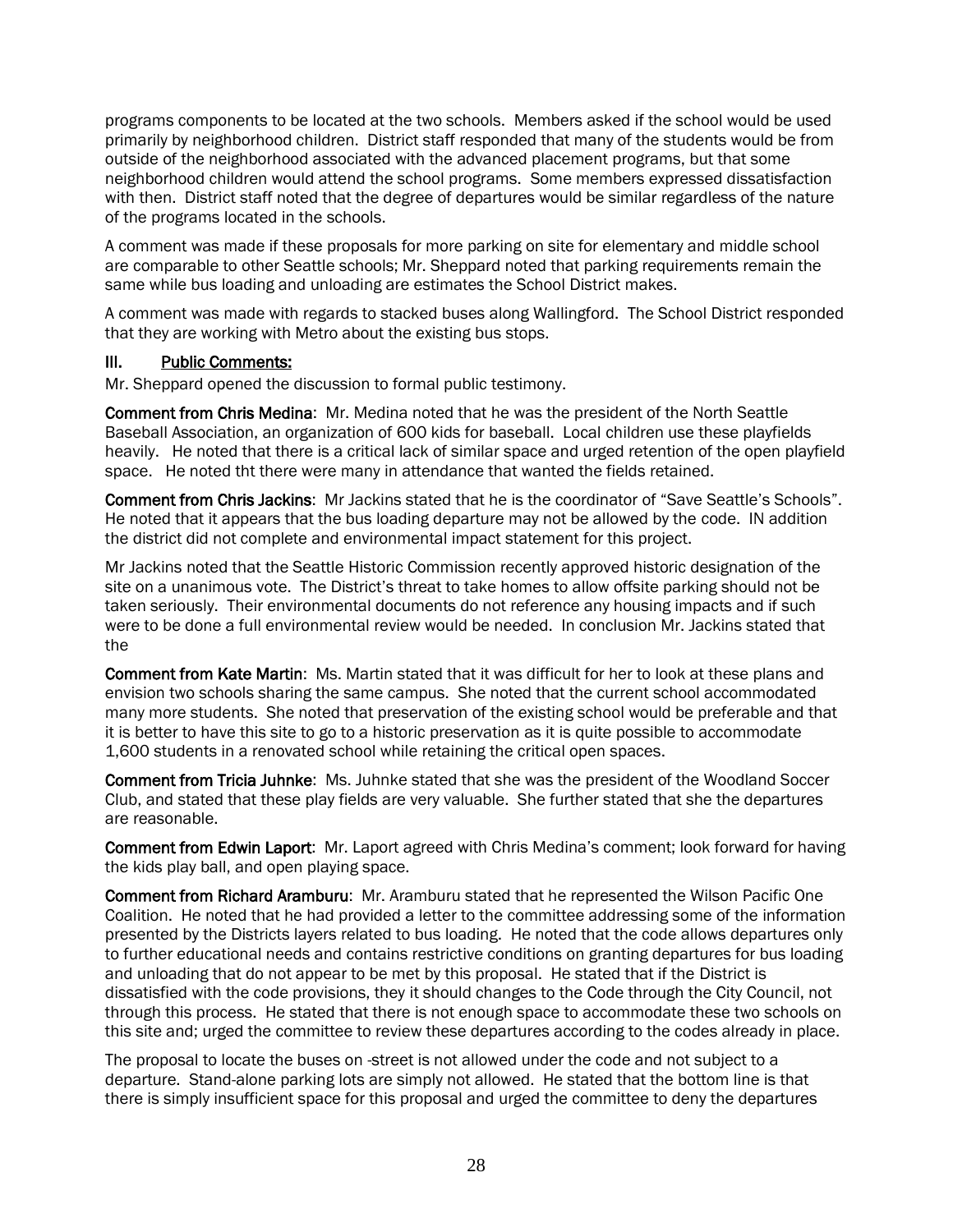Comment from Loren Hill: Mr. Hill stated that she has two daughters and the athletic fields are very important to them; it is better to build up.

Comment from Ayeda Kwal: Mr. Kwal stated that she was concerned about the murals and what will happen to them. He asked if the Duwamish tribe was represented on the committee and; asked how many indigenous students are coming into this school. He urged preservation of the existing school and that the committees deny the departures.

Comment from Alex Johnson: Mr. Johnson made a comment about the transformation of the school and parking and that the School District's departure efforts are as good as this school to be; this is a one-time opportunity; would like to preserve open space.

Comment from Bill Farmer: Mr. Farmer made a comment that this athletic field serves the neighborhood and the surrounding community; it is a valuable field space for other sports group.

Comment from Joyce Crandall: Ms. Crandall. made a comment about Stone Avenue and its multiple dwellings; her concern is about where would the bus park and where the bus would go.

Comment from Kelli Power: Ms. Power made a comment about what she notices the glaring pattern of the Seattle School District; she would like to take a look back at the proposed plan; instead of introducing a plan that "we can't do that" have the mindset of "here's how we can solve the problem" instead.

Comment from Jim Miller: Mr. Miller lives on Wallingford and made a comment about where would the kids be offloaded; he is concern about the safety for the kids.

Comment from Jan Brooker: Ms. Brooker endorsed Ms. Martin's comment about recognizing this site as a historical significant.

Mr. Sheppard stated that the time allotted for public comment had ended and asked that those who were not able to speak, indicate their approval or disapproval of the departures. He noted that about two-thirds of the public in attendance appeared to be opposed to granting the departures.

#### IV. Committee Deliberations on Departures:

#### V.

Mr. Sheppard opened the meeting to committee deliberations on departures. He noted that the roll of the committee is not to make a recommendation on whether members agree with the specific design or with the District's decisions to locate two rather than one school, with District program decisions. Instead the committee is charged with making specific recommendations concerning the departures requested. He noted that the Code contains the criteria for making these recommendation and directed member's attention to those provisions. The committee needs to look at the relationship, and evaluate the surrounding areas, the character of the areas, edges, use and height, etc.; the design of the structure and its impacts on housing, open space, traffic, noise and safety as you look at the need for the departure; is it physically required to grant increase height, lot coverage, in order to get the proper design of the school?; those are the criteria this committee needs to look at.

Mr. Sheppard also emphasized that this committee is not the decision making body; this committee is making a recommendation to the City. Mr. Sheppard is in charge of writing the final report and gets forwarded to the City of Seattle, Department of Planning and Development (DPD). The Director of the DPD may or may not agree with the committee's recommendations, but it carries substantial weight in the decision making process. Mr. Sheppard mentioned that the decision is appealable both to the Office of the Hearing Examiner (OHE) and from the OHE to the Superior Court because the type of decision involves changing the Land Use law.

The committee may do one of the following: 1) recommend granting the departure as requested; 2) recommend approving the departures but with either modifications or specific conditions; or 3)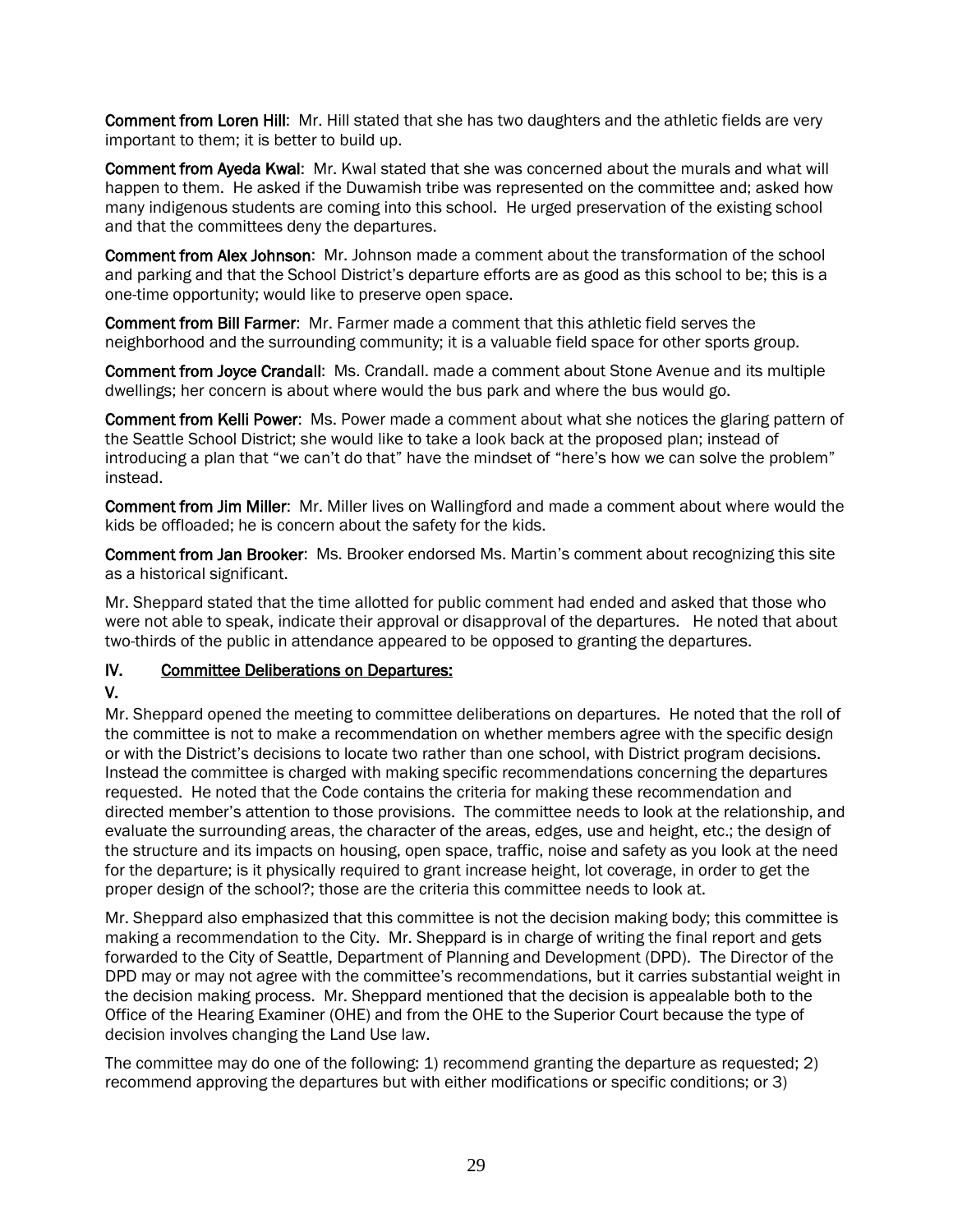recommend denial of the departures. Mr. Sheppard noted that any conditions identified must be clearly related to the requested departure and enforceable by the District.

A comment was made that majority of these departures are acceptable and that there are few departures that are significant and be accepted as they are.

A comment was made that there should be a coordinated effort to accommodate future growth of other entities in the area and that the traffic, safety and bus plan needs to be seriously addressed.

Mr. Sheppard emphasized that the committee's role is grant, deny, or allow the departures or have conditions attached.

Mr. Sheppard began to open the discussions to committee deliberations on departures in the following order #1 (signage); #2 (height); #3 (parking); #4 (bus loading).

#### Departure #1: Signage (Elementary and Middle School).

Members noted that the signage departure seemed acceptable and that there appears to be little opposition to granting that request. Following brief discussion, Ms. Rebecca Baiback-Penkala moved

> That the departure for external illumination of the signs at both the elementary and middle schools and reader-board capability at the middle school be approved on condition that for the reader-board sign its hours of operation be restricted to no later than 10 PM during the school year only

The motion was seconded by; Mr. David Smith.

No further discussion occurring, the question was called. The vote was

7 in Favor

0 opposed

1 abstaining

A quorum being present and the majority of those present having voted in the affirmative, the motion passed.

#### Departure #2: Height -Elementary and Middle- School.

#### Elementary School

Members noted that the height departures appeared relatively minimal. Members noted that both topography. Landscaping and the location of the buildings on the site appeared to reduce the impact of the height departures.

Members asked for clarification concerning the grade of the elementary school related to the adjoining streets and fields. Staff responded that the first floor is at elevation 269 and is similar to the existing school. Walllingford Avenue is 12 feet above the grade. This results in that structure appearing onestory from those homes on the east side of Wallingford Avenue. Members noted that with only 4 feet above the code it appears that all of this is related to the decisions to enclose the mechanical equipment. Therefore both the grade and enclosure of the duct work appear to adequately mitigate this change. In addition, members expressed a preference for enclosed mechanical equipment rather than open equipment to reduce noise. Steve Sheppard noted that DPD has indicated that if the screening was eliminated tht equipment could be on the roof and extend to the same height without the need for a departure. DPD staff Agreed. A comment was made regarding if there are any provisions being done with the underground water. Mr. Becker mentioned that this project addresses the drainage and water management concerns regarding whether it is a 2 or 3 story building. The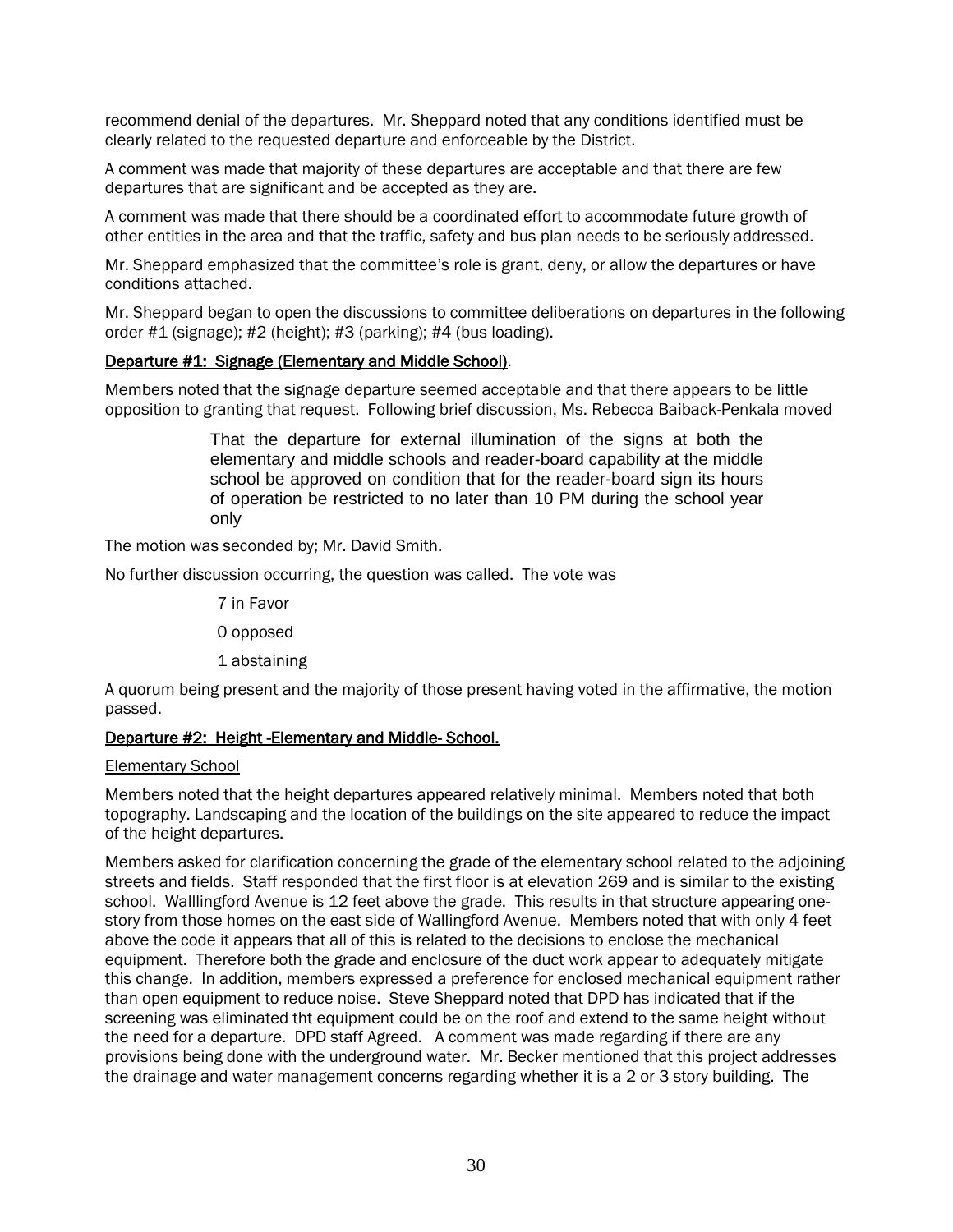District is working with Seattle Public Utilities (SPU) to address the issue and flooding concerns on the north side.

Following further discussion, Mr. John Lembo moved:

That the height departures for the elementary school be approved without conditions

The motion was seconded by Mr. Michael Carney.

No further discussion occurring, the question was called. The vote was

7 in Favor

0 opposed

1 abstaining quorum being present and the majority of those present having voted in the affirmative, the motion passed.

#### Middle School

Discussion then proceeded to consideration of the height departure for the middle school. Departures are required for both mechanical penthouse on the two story sections of the building and for the third story portion of the building. Staff clarified that for the third story portion this would be a total of 57 feet 6 inches for the northern portions of the building. Members noted that there are three story building across the street with some elevation changes to help mitigate impacts, but that this departure was somewhat more troubling than for the elementary school as some properties to the north along 92<sup>nd</sup> Avenue North might be affected. They noted that there was continuing advocacy for a two-rather than three story building, but that retention of open space was a considerable factor as the three story building allowed a lesser footprint.

There was discussion of plantings and how they might help soften the impact of the increased heights. Members briefly discussed possible conditions related to plantings to further screen the heights. Others noted that both the setbacks and the articulation of the facades greatly mitigate the height. Others noted that for those uphill to the north the lesser rooftop of a three versus a two story building might actually be less impactful.

Following further discussion, Ms. Baiback-Penkala moved:

That the height departures for the elementary school be approved without conditions

The motion was seconded by Mr. Eric Becker.

No further discussion occurring, the question was called. The vote was

- 4 in Favor
- 0 opposed
- 3 abstaining

A quorum being present and the majority of those present having voted in the affirmative, the motion passed.

Mr. Sheppard informed that the committee that whenever there is a member that votes not in favor or abstain will have an opportunity to write a dissenting opinion. Upon hearing the explanation, Mr. Lembo changed his vote from abstain to oppose. Therefore the final vote was

4 in favor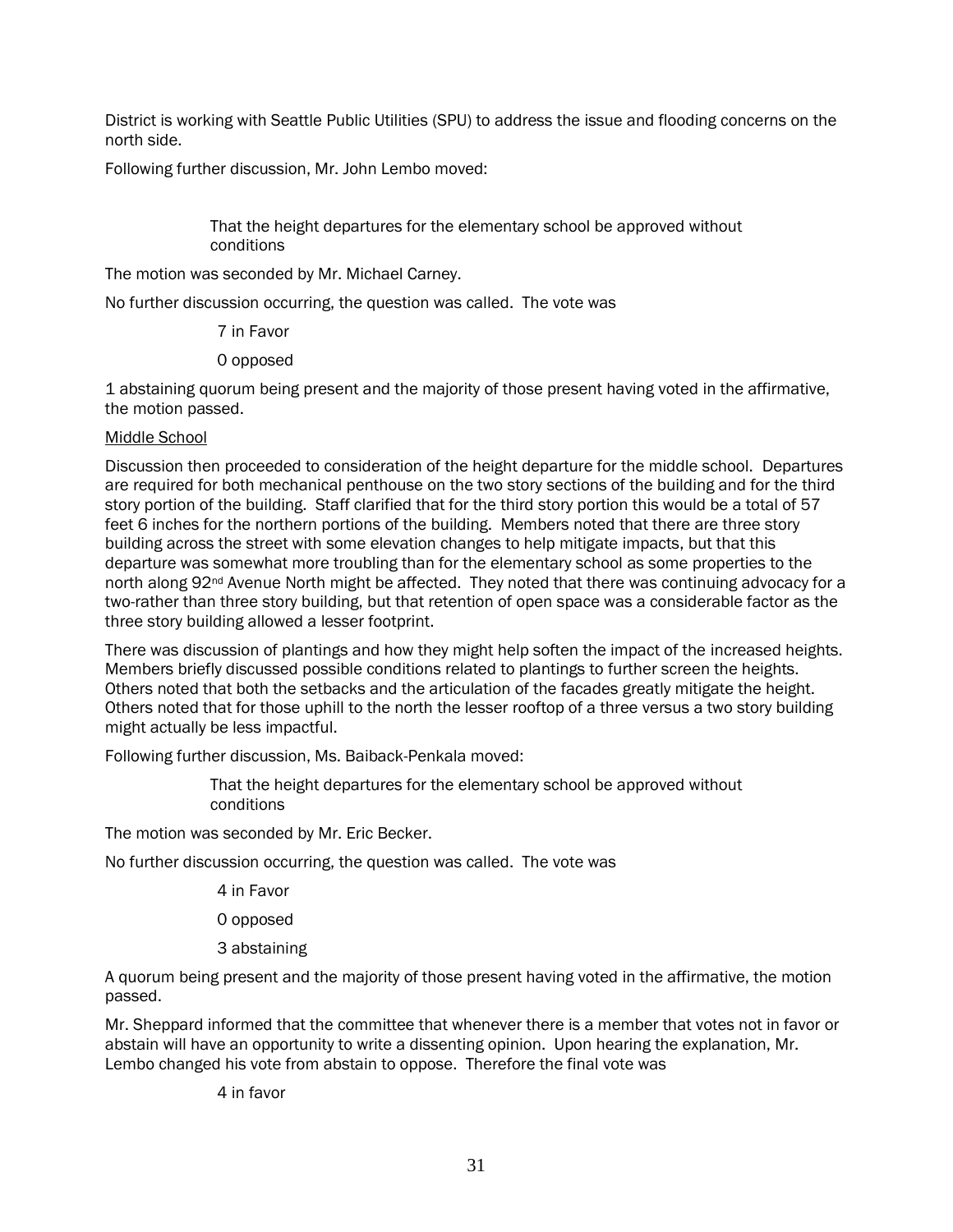- 1 opposed
- 2 abstaining

#### Departure #3: Parking (Elementary and Middle School)

Steve Sheppard suggested that the parking for all of the schools could be considered as one departure. Members briefly discussed this and decided to consider them separately

#### Elementary School

Members noted that several of the alternatives appear to achieve different numbers of spaces within the same area and suggested that a dense striping pattern be used. District staff noted tht this might pick up a few spaces but would not eliminate the need for a departure. Members also noted tht the Special Education bus loading areas might be made available at some times for general parking. There was considerable discussion of the issue of use of parent drop-off and Special Education bus parking for events. Members concluded that use of both of this area should be available for general parking for events.

Discussion then proceeded to discussion of access in and out of the lots. Members suggested that there be a loop arrangement in and out of the lot along 90th Avenue North. Members did not feel that they had the expertise to design this, but concluded that they wished to direct the District to work with traffic engineers to develop a loop arrangement if at all possible. There was considerable discussion of thi8s issue. Members also stated that there needs to be restrictions on right turns out of the lot.

A comment and further discussion was made regarding to the testimony from the last meeting regarding Seattle Department of Transportation's (SDOT) presentation on school safety and practices for school design to prevent injuries and fatalities. A comment was made that it will be worse putting a parking lot in front of the school and its concerns to safety. Members noted that the area to the south of the school and those special provisions need to be considered to reduce through traffic and direct parent movements to the arterial streets.

Mr. Sheppard noted that the committee has the option to deny the departure and have the School District provide a model that addressed safety specifically or grant the departure that are dependent upon the following conditions set forth by the committee. Mr. Sheppard reiterated that improvements on the general neighborhood streets are not a condition on the departure.

Following further discussion, Steve Sheppard summarized those conditions that he believed had been offered. Initial conditions offered were:

1) That a loop arrangement be utilized for the Southeast lot to improve safety

2) That the Special Education bus spaces be striped to allow use for general parking when not used for that purpose

3) That signs directing users from the elementary school lot and middle school lots located at the intersections of N 90<sup>th</sup> Street and Stone Avenue North and North 90<sup>th</sup> Street and Wallingford Avenue North to the larger Central lot are installed

4) That the District participate in a wider City effort to develop plans and programs to discourage traffic associated with use of the Wilson Pacific Parking lots, and parent drop-off and pick up, from using residential non-arterial street, with specific considerations of speed control devices, speed bumps, traffic circles, etc.. There was considerable discussion of the wording for this possible condition.

Members also noted that the motion was to approve the parking departures approximately in the configuration and with no fewer spaces that shown in the proposal of the district. Members instructed that this be combined with use of the denser parking arrangement as a fifth condition.

Following brief additional discussion, Ms. Baiback-Penkala moved: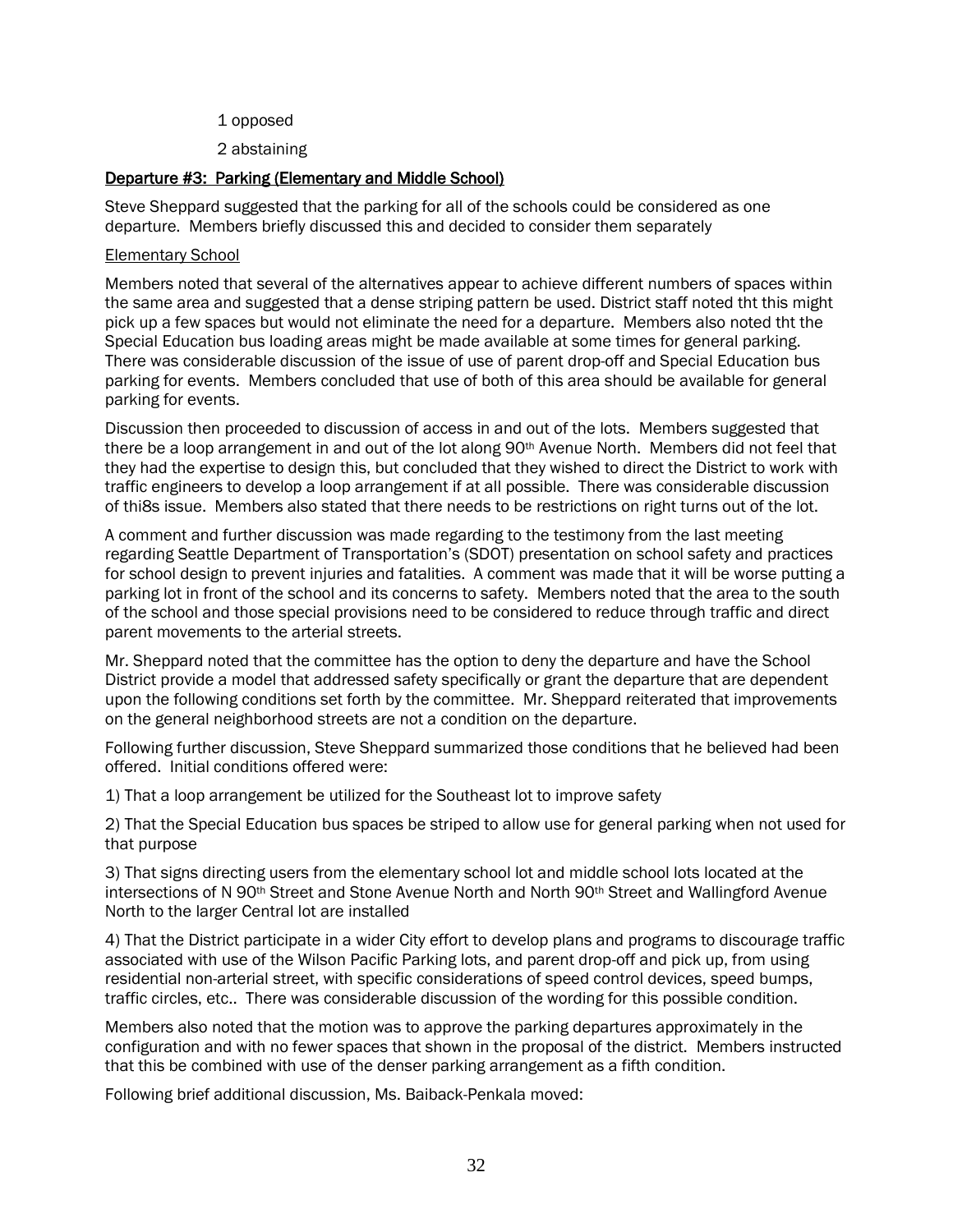That the departure to allow less than required on-site parking (a minimum of 198 stalls to be provided) be approved on condition that:

- a) In order to improve safety, a loop arrangement (in and out) is utilized for ingress and egress from all three lots along 90th Avenue North
- b) The special education bus loading and unloading zones located in both the southeast and southwest lots along North 90<sup>th</sup> Street are striped to allow use as parking for events and for parent drop when not used for special education buses and that any spaces added from this condition be in addition to the minimum 198 spaces that would be authorized if the departure is granted.
- c) The Seattle School District formally request, and if done fully participate in, a joint City/District study to develop plans and programs to discourage traffic associated with use of the Wilson Pacific Parking lots, and parent drop-off and pick up, from using residential non-arterial street, with specific considerations of speed control devices, speed bumps, traffic circles, etc.
- d) Signs directing users from the elementary school lot and middle school lots located at the intersections of N 90<sup>th</sup> Street and Stone Avenue North and North 90th Street and Wallingford Avenue North to the larger Central lot are installed.
- e) The lots provided be approximately the size shown in the Code compliant departure request presented to the Committee, and that to the extent possible, the District incorporate a denser parking configuration either as shown or similar to that show to the Committee at this meeting, and that any spaces derived from this reconfiguration be in addition to the minimum 198 spaces that would be authorized if the departure was granted without conditions.

The motion was seconded by Mr. Eric Becker.

.

No further discussion occurring, the question was called. The vote was

4 in Favor

0 opposed

2 abstaining

A quorum being present and the majority of those present having voted in the affirmative, the motion passed.

Discussion then proceeded to the Middle School Parking Departure.

Ms. Baiback-Penkala made a motion to grant parking for the Middle School.

The motion was seconded.

No further discussion occurring, the question was called. The vote was

5 in Favor

0 opposed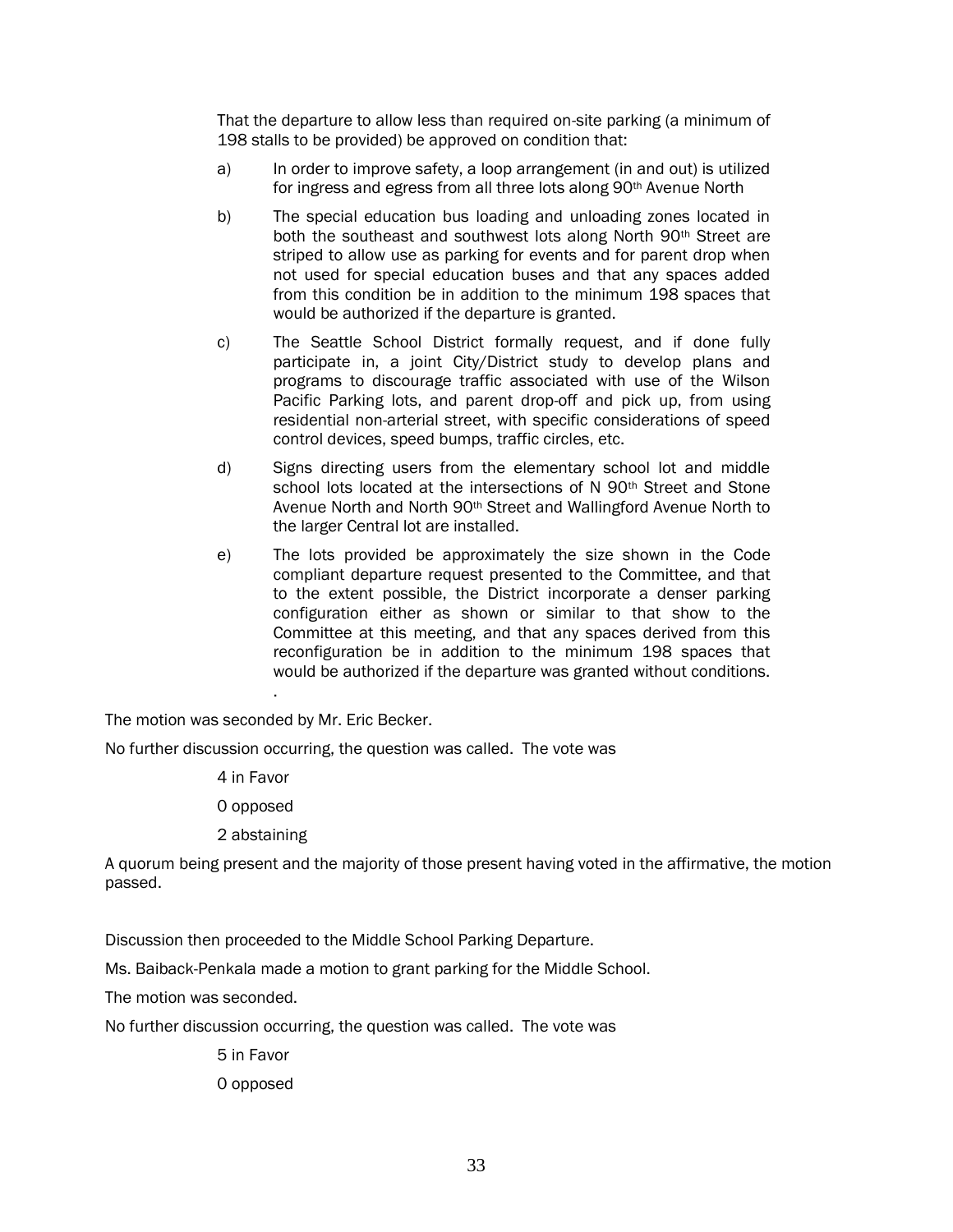A quorum being present and the majority of those present having voted in the affirmative, the motion passed.

#### Departure #4: Bus loading and unloading

Members noted that it was preferable to have the bus loading on street rather than loose additional green open space on site. A comment and discussion was made regarding buses on the street and that as the population of the area increases may result in even greater shortages of green space in the area.

There was considerable discussion of bus travel patterns including discussion of connecting 92<sup>nd</sup> Avenue North east to Stone Avenue North. It was noted that this would be too steep to do. Discussion then focused on use of District property to extend a bicycle pathway to connect 92<sup>nd</sup> Avenue North to Stone Avenue North. Members agreed that this was a very desirable action and that it should be recommended as a condition.

Members then determined tht the bus-loading locations appeared reasonable for both schools with the least discussion or concern regarding the loading locations for the elementary School. Other's disagreed and suggested that consideration be given to curb pull outs.

Following further discussion, Ms. Baiback-Penkala moved:

The departure for on-street bus loading and unloading for the elementary school be approved on condition that:

a) If technically feasible, the street configuration of Wallingford Avenue North be designed to provide bus loading and unloading pull-outs within the right of way for bus loading associated with the Elementary School.

b) A traffic access plan be developed for the site including: identification of bus routes that avoid any left turns, and other measures to reduce the impacts of both bus loading and unloading and parent pick-up and drop-off.

c) To avoid bicycle and pedestrian conflicts, a pedestrian and bicycle pathway connecting Stone Avenue N to N 92nd Street at Ashworth Avenue, be developed utilizing the School District property north of the proposed new middle school.

The motion was seconded by Mr.David Smith.

No further discussion occurring, the question was called. The vote was

5 in Favor

- 0 opposed
- 1 abstaining

A quorum being present and the majority of those present having voted in the affirmative, the motion passed

Members noted tht for clarity they wished to vote on the middle school parking departures.

Ms. Baiback-Penkala moved that, In-Favor - 6; Oppose - 0; Abstain -0, motion passes.

The departure for on-street bus loading and unloading for the middle school be approved on condition that: